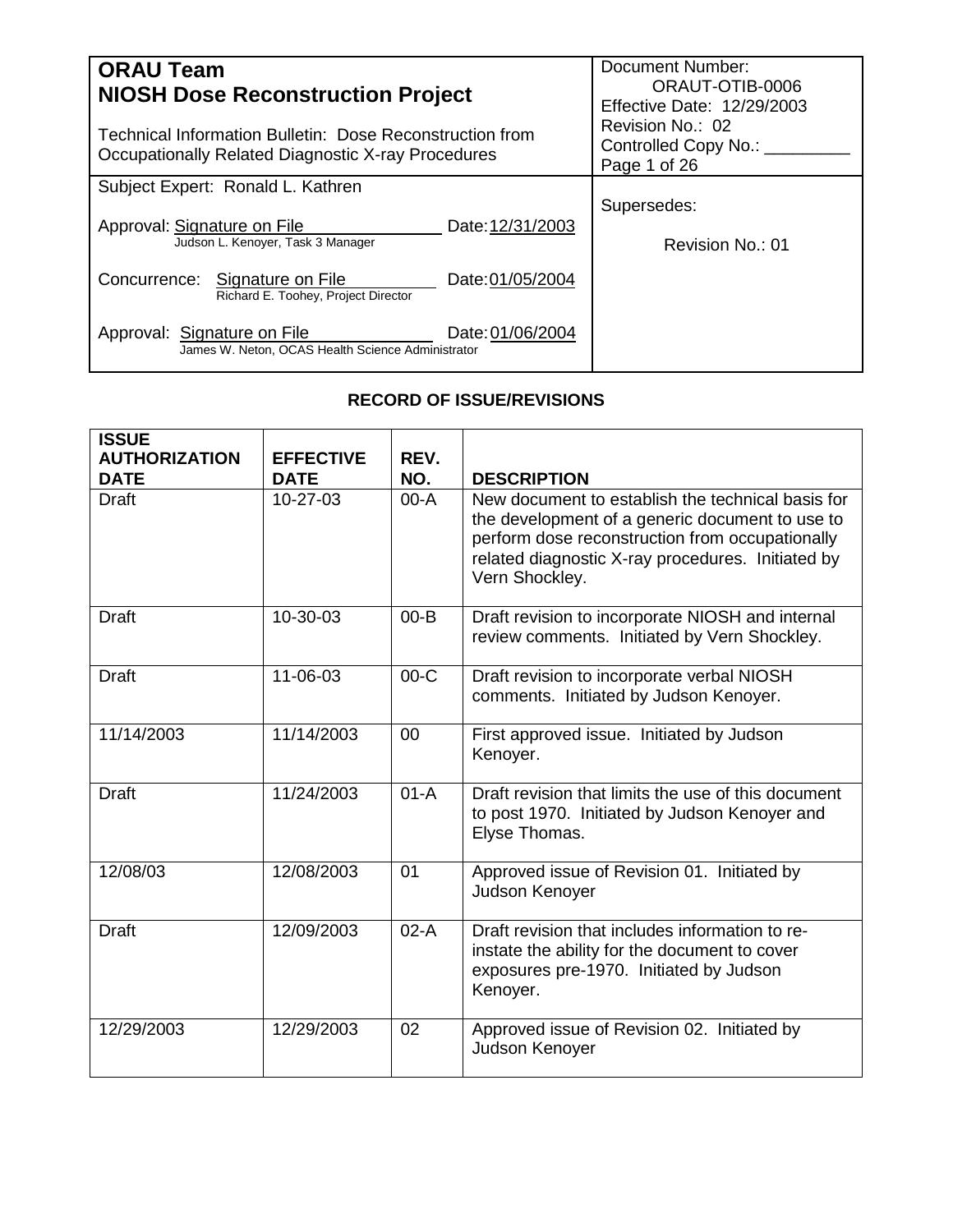# **TABLE OF CONTENTS**

<span id="page-1-0"></span>

| 1.0 |     |                                                                                      |  |
|-----|-----|--------------------------------------------------------------------------------------|--|
| 2.0 |     |                                                                                      |  |
|     | 2.1 |                                                                                      |  |
|     | 2.2 |                                                                                      |  |
|     | 2.3 |                                                                                      |  |
|     | 2.4 |                                                                                      |  |
|     | 2.5 | Screens, Grids, and Other Factors Potentially Affecting Patient Dose  10             |  |
|     | 2.6 |                                                                                      |  |
| 3.0 |     |                                                                                      |  |
|     | 3.1 |                                                                                      |  |
|     | 3.2 |                                                                                      |  |
|     | 3.3 |                                                                                      |  |
| 4.0 |     | APPLICATION AND REPORTING OF OCCUPATIONAL MEDICAL X-RAY DOSE                         |  |
| 5.0 |     |                                                                                      |  |
|     | 5.1 | Reconstruction of Organ Dose From Radiography Equipment Using Minimal Collimation 20 |  |
| 6.0 |     | UNCERTAINTY ANALYSIS FOR DIAGNOSTIC MEDICAL X-RAY DOSES 21                           |  |
|     |     |                                                                                      |  |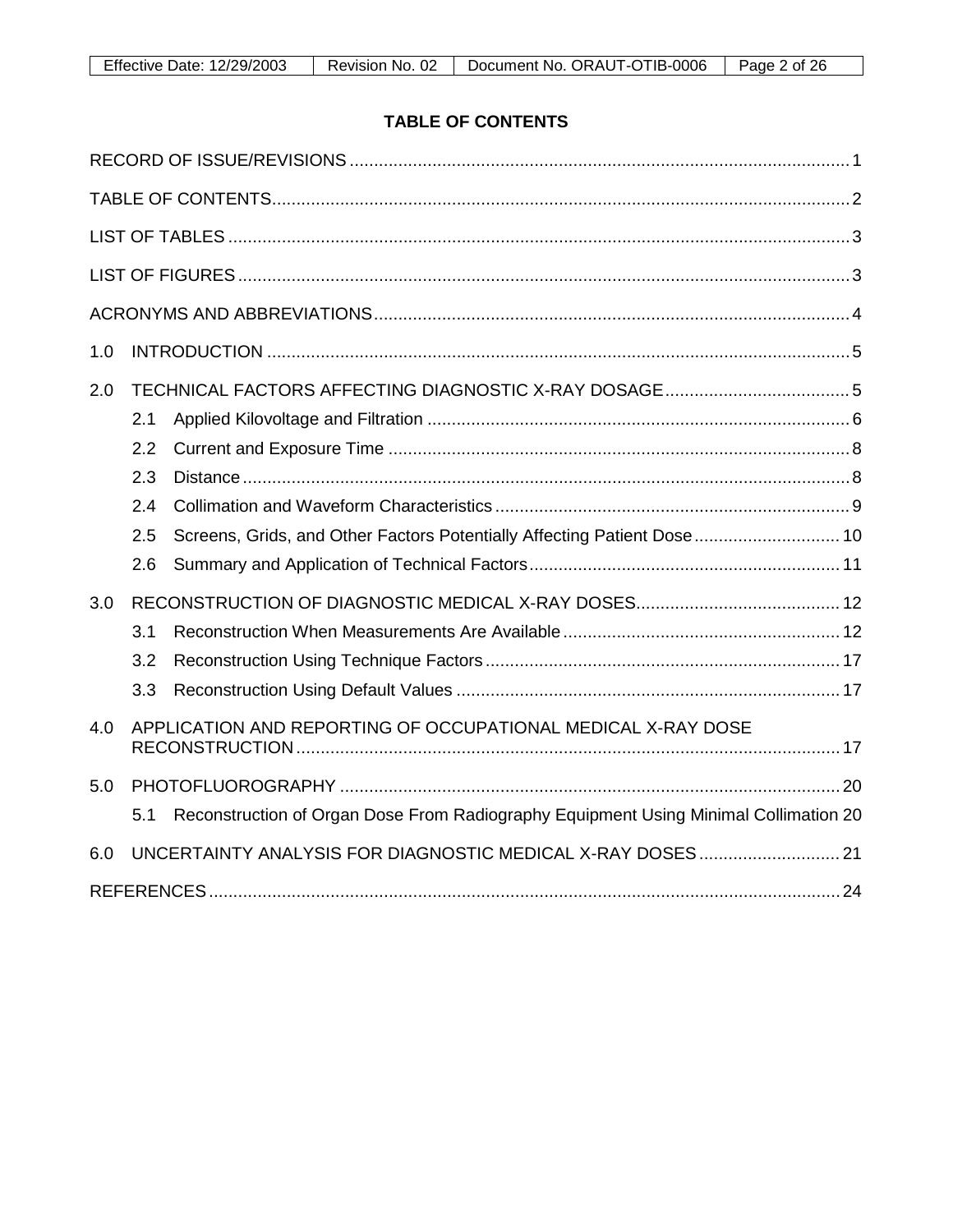# **LIST OF TABLES**

<span id="page-2-0"></span>

| Table 2.6-1 |                                                                            |  |
|-------------|----------------------------------------------------------------------------|--|
| Table 2.6-2 | Samples of Technique Factors Used for Different Types of X-ray Equipment11 |  |
| Table 3.1-1 |                                                                            |  |
| Table 3.1-2 | Example of Summary Data Based on Actual Beam Measurements for the Hanford  |  |
| Table 3.3-1 |                                                                            |  |
| Table 4.0-1 |                                                                            |  |
| Table 5.1-1 |                                                                            |  |

# **LIST OF FIGURES**

<span id="page-2-1"></span>

|--|--|--|--|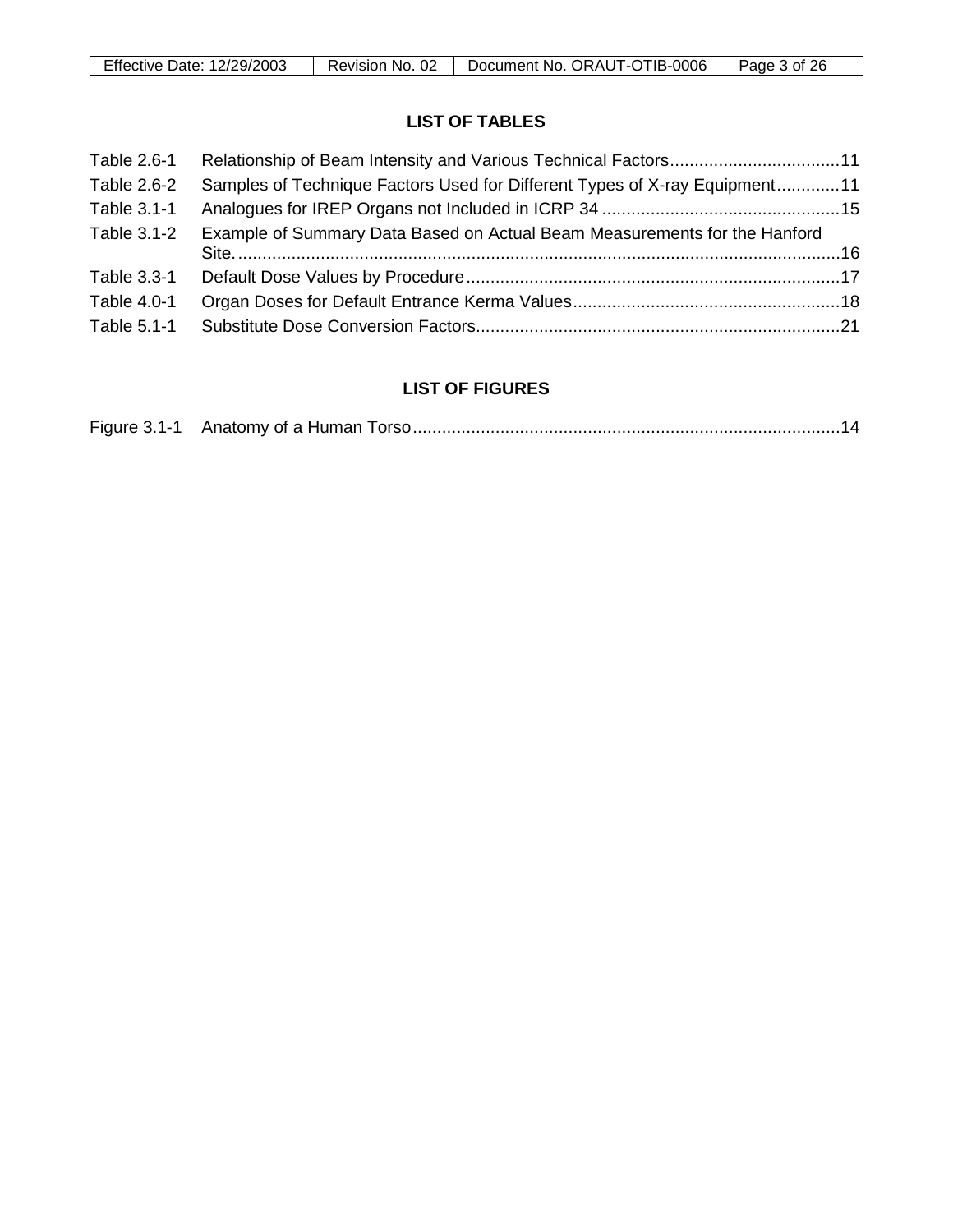# **ACRONYMS AND ABBREVIATIONS**

<span id="page-3-0"></span>

| cm             | centimeter                                                             |
|----------------|------------------------------------------------------------------------|
| <b>CFR</b>     | U.S. Code of Federal Regulations                                       |
| <b>DOE</b>     | U.S. Department of Energy                                              |
| <b>EEOICPA</b> | Energy Employees Occupational Illness Compensation Program Act of 2000 |
| <b>ESE</b>     | entrance skin exposure                                                 |
| Gy             | gray                                                                   |
| <b>HVL</b>     | half value layer                                                       |
| <b>ICRP</b>    | International Commission on Radiological Protection                    |
| <b>ICRU</b>    | International Commission on Radiological Units and Measurements        |
| <b>IREP</b>    | Interactive RadioEpidemiological Program                               |
| kVp            | Peak Kilovoltage, applied kilovoltage                                  |
| lat            | lateral                                                                |
| mA             | milliampere                                                            |
| mAs            | milliampere-second                                                     |
| mm             | millimeter                                                             |
| <b>NCRP</b>    | National Council on Radiation Protection and Measurements              |
| <b>NEXT</b>    | Nationwide Evaluation of X-Ray Trends                                  |
| <b>NIOSH</b>   | National Institute for Occupational Safety and Health                  |
| <b>OCAS</b>    | Office of Compensation Analysis and Support                            |
| PA             | posterior-anterior                                                     |
| <b>PFG</b>     | photofluorography                                                      |
| R              | roentgen                                                               |
| <b>RMS</b>     | root mean square                                                       |
| <b>SID</b>     | source to image distance                                               |
| <b>SSD</b>     | source to skin distance                                                |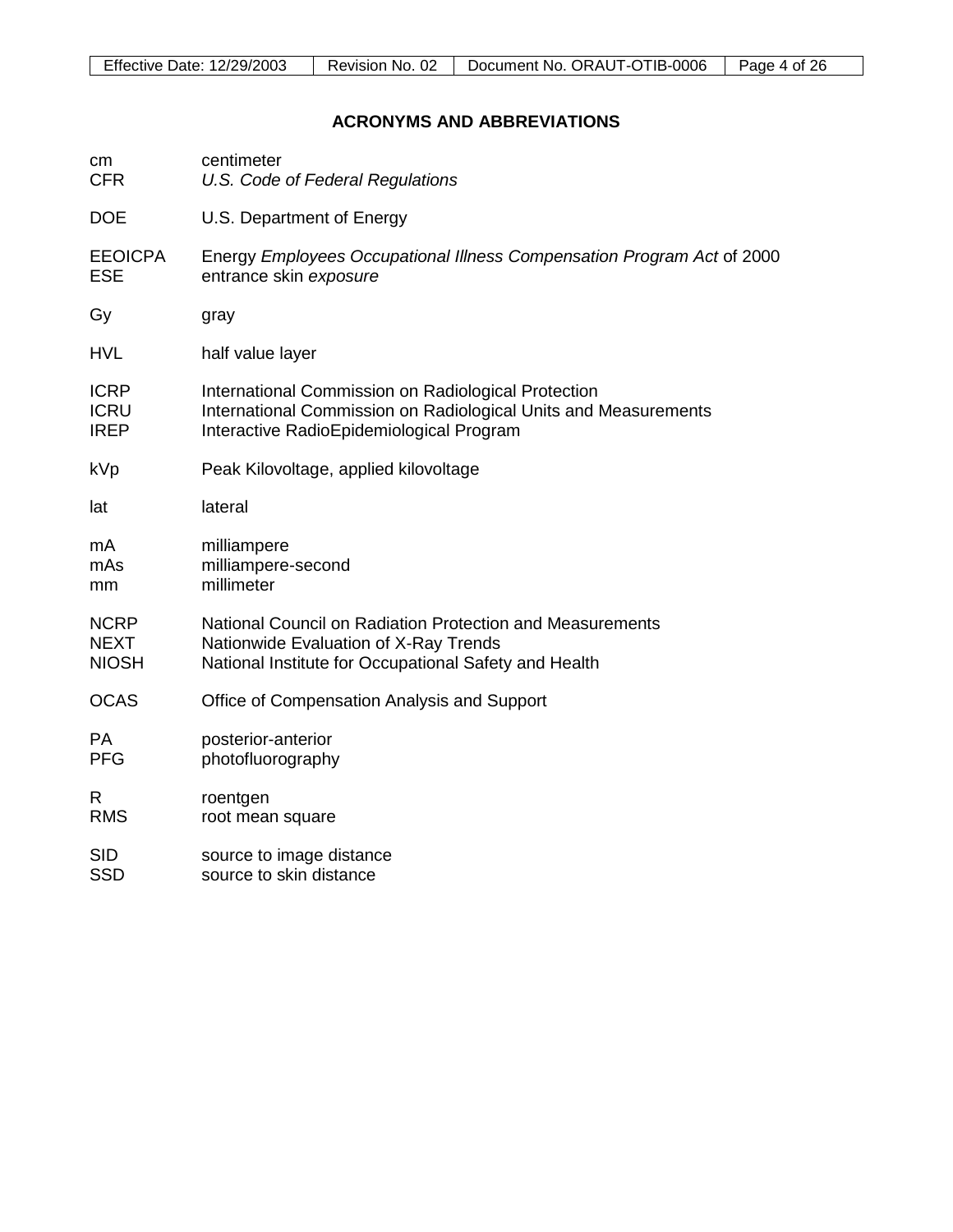### **DOSE RECONSTRUCTION FROM OCCUPATIONALLY RELATED DIAGNOSTIC X-RAY PROCEDURES**

Ronald L. Kathren, Vernon E. Shockley, Elyse M. Thomas, and Timothy D. Taulbee

#### <span id="page-4-0"></span>**1.0 INTRODUCTION**

An additional contribution to occupational radiation exposure of workers may be from medical diagnostic x-ray procedures that are imposed upon the worker as a condition of employment. Although clearly occupationally related, the dose from these exposures was typically not measured nor was it considered or included as a part of the overall occupational exposure of the employee. With the passage of the *Energy Employees Occupational Illness Compensation Program Act* of 2000 (EEOICPA), diagnostic medical x-rays administered in conjunction with routine or special physical examinations required as a condition of employment are recognized as a valid source of occupational exposure and are to be included in the determination or reconstruction of the dose to the worker. Unlike occupational exposures incurred during normal work processes, diagnostic medical x-ray exposures were not monitored, necessitating reconstruction of the doses acquired in this manner.

The EEOICPA is codified in 42 United States Code 7384-7385 and provides compensation for workers and former workers in the nuclear weapons production programs of the U.S. Department of Energy (DOE) and predecessor agencies who have been diagnosed with cancer providing that the cancer was "at least as likely as not" to have been attributable to the occupational dose acquired while working in the DOE programs. To enable this determination to be made, the National Institute for Occupational Safety and Health (NIOSH) has been charged under the provisions of Title 42, *U.S. Code of Federal Regulations* (CFR), Part 82, with developing dose reconstruction methods and with applying the doses to determined the probability of causation -- i.e. the likelihood that the cancer was attributable to the occupational radiation exposure incurred by the worker. Of necessity, this requires knowledge of specific organ doses. Accordingly, a comprehensive guidance document for external dose reconstruction has been developed to assist qualified health physicists in implementation of the EEOICPA (OCAS, 2002). This report supplements and expands upon the guidance provided in the Office of Compensation Analysis and Support (OCAS) document by providing more specific and detailed methodology for dose reconstruction from diagnostic medical x-rays that were sustained by workers as a condition of employment, and provides the technical basis for dose reconstruction in the absence of specific dose measurements or records of technique factors. The additional guidance provided in this report is needed because of the paucity of available technical data and records specific to medical diagnostic exposures experienced by workers in the DOE weapons program.

#### <span id="page-4-1"></span>**2.0 TECHNICAL FACTORS AFFECTING DIAGNOSTIC X-RAY DOSAGE**

A number of factors determine the dose to the patient from a diagnostic x-ray procedure. For a more or less standard medical radiographic (i.e. diagnostic) unit with a tungsten target (anode) and focal spot of 1-2 millimeters (mm), these include the basic machine settings used for the exposure, viz. the applied kilovoltage of the beam (kVp, also known as peak kilovoltage or kilovolt peak), beam current (milliampere [mA]), and time of exposure, distance, waveform, amount and kind of filtration used, collimation or use of diaphragms, tube housing characteristics, the type and speed of the film, development procedure, screens, grids and the size of the patient. While the list of factors enumerated looks formidable, in the absence of direct measurements of the beam itself, which are rarely available, the dose to the patient can be estimated with a reasonable degree of accuracy with knowledge of only the three basic machine parameters: applied kilovoltage, current, and time, along with filtration, collimation and waveform characteristics. The implications of these factors insofar as patient dose is concerned are briefly discussed below.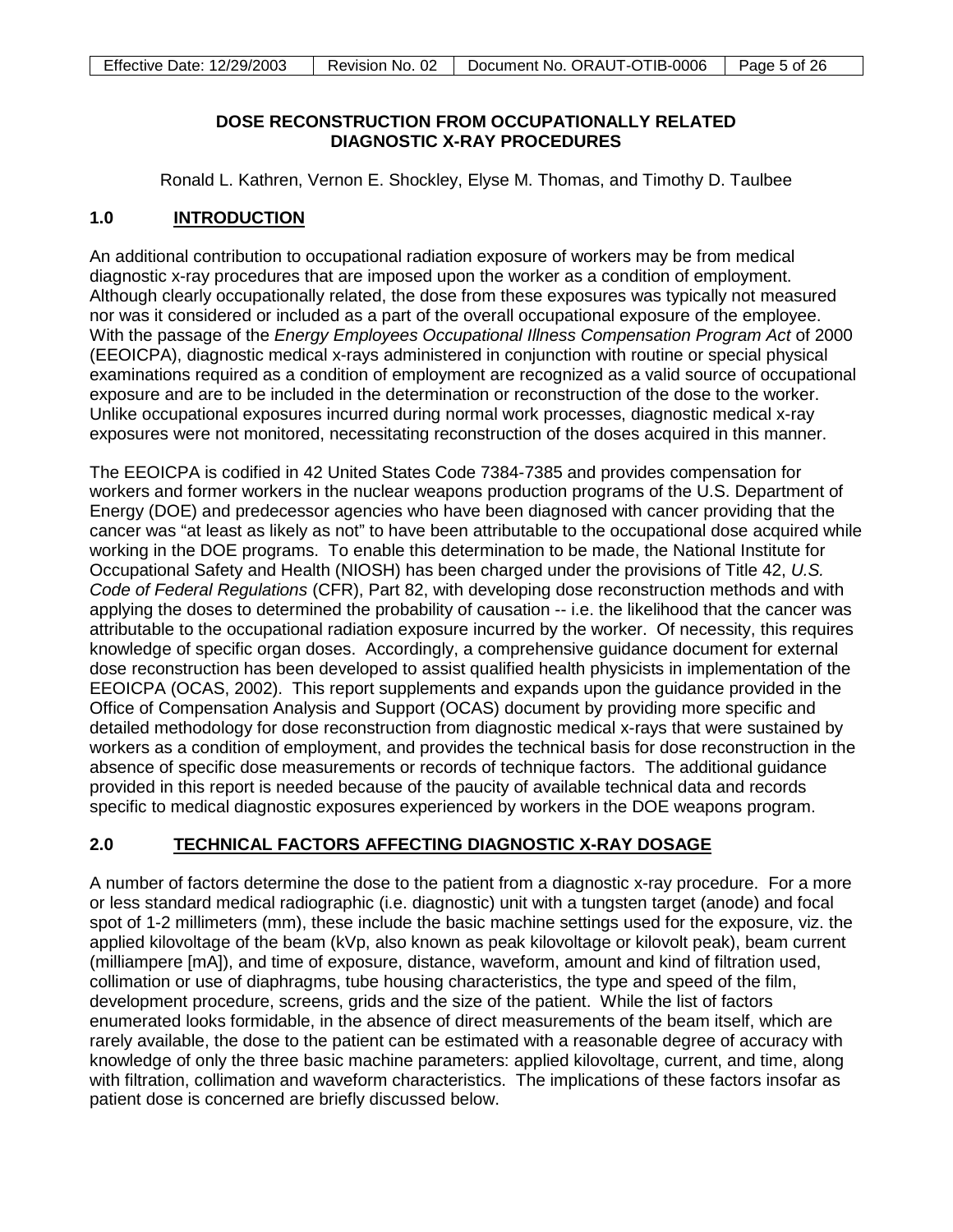# <span id="page-5-0"></span>**2.1 APPLIED KILOVOLTAGE AND FILTRATION**

The energy of the x-ray beam is determined by the applied kilovoltage and the filtration, and is sometimes referred to as beam quality. X-rays, as produced in a typical medical x-ray tube, are bremsstrahlung produced when electrons from the cathode are accelerated into the anode as a result of the potential difference or applied kilovoltage between the two electrodes. As such, x-rays from a medical x-ray tube are a distribution or spectrum of energies ranging from zero to the applied kilovoltage, which refers to the potential between the anode and cathode of the tube. For a typical unfiltered x-ray spectrum, the average energy is about one third of the peak or maximum x-ray energy, or applied kilovoltage. Hence, most of the x-rays produced are very much lower in energy than the applied kilovoltage of the beam, and thus are attenuated by the torso or other portion of the body being radiographed and never reach the film. These low energy x-rays are of little value in radiography but contribute significantly to patient dose.

To reduce the dose to the patient, filtration in the form of a specified thickness of absorbing material is added to the beam. This has the net effect of absorbing a large fraction of the lower energy x-rays that are of little or no value in making the radiograph while allowing a greater fraction of the more energetic and radiographically useful x-ray photons to pass. In this manner, the dose to the patient is significantly reduced while at the same time radiographic quality may be enhanced. A filtered x-ray spectrum has a correspondingly higher average energy than before it was filtered, although the photon fluence rate and corresponding dose rate is much reduced. Such a beam is said to have been hardened. A corollary to this filtration technique is to use a higher applied kilovoltage, and filter the beam relatively heavily to eliminate most of the low energy radiographically useless photons from reaching the patient.

Beam energy is specified in terms of quality, or hardness, which in turn may be specified in terms of the half value layer (HVL) in aluminum. Unfortunately, this parameter is seldom available, and even if known is of limited value, in part because it does not specify the maximum energy of the beam or its true quality, since as the HVL measurement is made, the absorbers act as filters and the beam is further hardened. Thus the first HVL is always smaller than the second HVL beam, which in turn is smaller than the third, and so forth. A useful although rarely available measure is the homogeneity factor, which is simply the ratio of the second and first HVLs. Since the first HVL is always the smallest, the homogeneity factor will always be  $<$  1, and the closer it approaches unity, the more closely the beam approximates a monoenergetic photon beam whose energy can be determined from the HVL. What is most commonly used, although not always, available is the kVp of the machine and the external or added filtration. All x-ray tubes have so-called inherent filtration, which is the window or port of the x-ray tube. In medical diagnostic units, the window or beam port through which the useful beam emerges is purposely made very thin, typically equivalent to 0.5 mm Al in attenuation, and hence provides little beam hardening.

Although the benefits of filtration with respect to improved radiographic images were known and understood as early as March 1896, within months of the discovery of x-rays (Magie, 1896), initially diagnostic radiographs were made with no added filtration. Recommendations, albeit not specific as to thickness, were put forth in 1937 by the International Committee for Radiological Units and Measurements which specified aluminum filters for x-rays of 20 to 120 kVp which incorporated the diagnostic x-ray energy range (ICRU, 1937). This was consistent with, although not as specific as, the 1936 recommendation of the U.S. Advisory Committee on X-Ray and Radium Protection, the forerunner of the National Council on Radiation Protection and Measurements (NCRP), which called for total filtration 0.5 mm of Al equivalent for radiographic installations, and 1 mm Al for fluoroscopy (NBS, 1936). Generally, manufacturers of radiographic x-ray tubes complied with this standard, and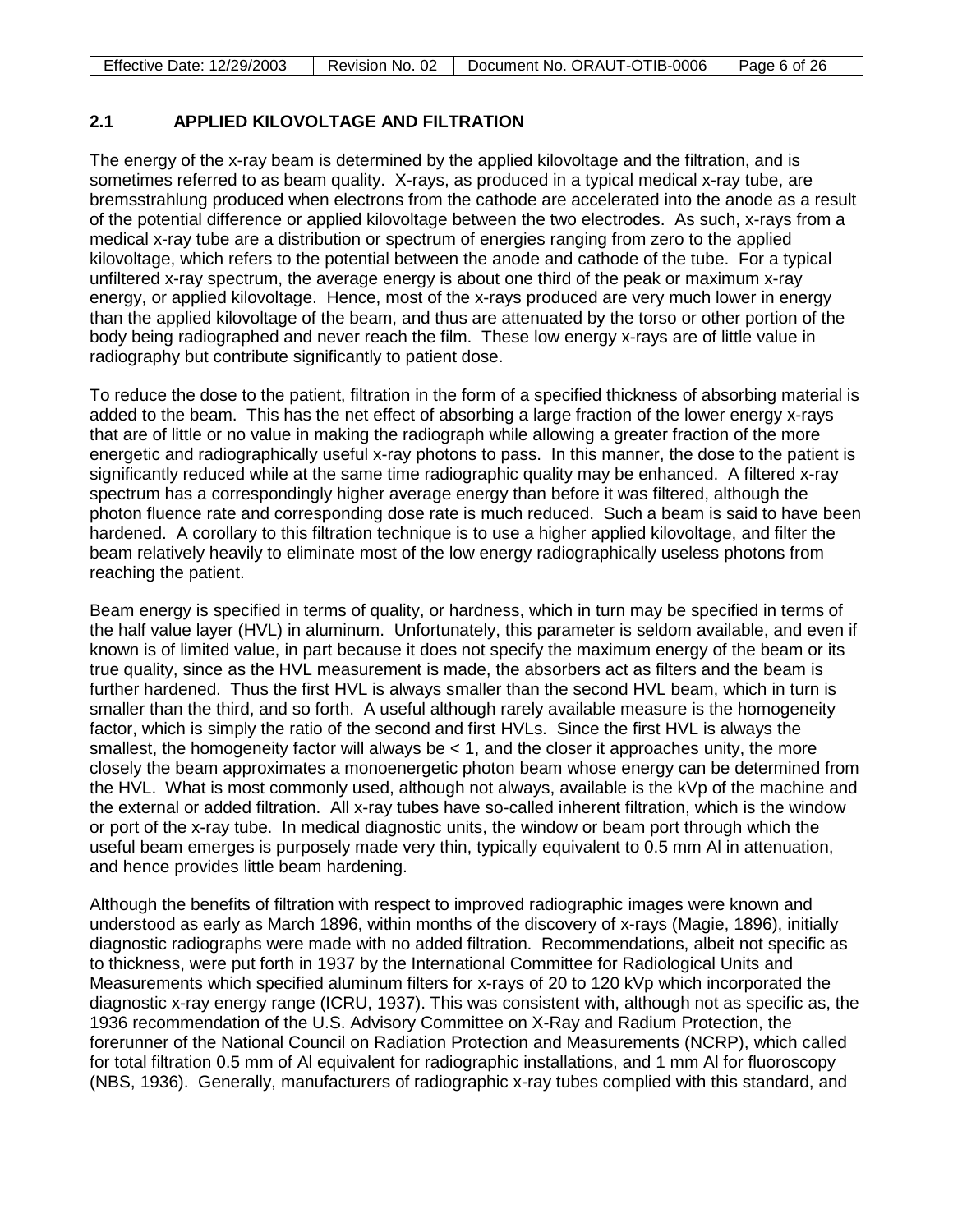| <b>Effective Date: 12/29/2003</b> | Revision No. 02 | Document No. ORAUT-OTIB-0006 | Page 7 of 26 |
|-----------------------------------|-----------------|------------------------------|--------------|

medical radiographic tubes in use in the 1940's typically had inherent filtration of 0.5 mm Al (Morgan and Corrigan, 1955, pp. 308-310).

Typical external or added filtration in the 1940's ranged from none to 1 mm Al. In 1949, the NCRP recommended 1 mm of added Al filtration for radiographing thick parts of the body such as the chest in 1949 and this thickness was in use during World War II in 100 mA units in larger military hospitals, and hence presumably at the various Manhattan District sites which were under the aegis of the U.S. Army (Olson, Trask and Dessent, 1966). Subsequently, recommended thicknesses were increased not only for patient protection but for improved radiographic image quality; in 1955, the NCRP recommendation for diagnostic x-ray units called for 2 mm total Al filtration for new machines (NBS, 1955), the recommended filtration increased again to 2.5 mm by the 1960's for medical diagnostic units operating above 70 kVp (NCRP, 1968). For machines already in operation, these recommended filter thickness might not have been utilized for some time after the date of the recommendation.

The relationship of beam intensity<sup>[1](#page-6-0)</sup> to applied kVp and to filtration is complex and to some extent is machine specific and hence is best determined empirically. However, in the absence of empirical data for a specific machine, adequate contemporary empirical and theoretical data exist upon which to determine within a reasonable degree of uncertainty, the machine output. Additional filtration reduces the entrance skin *exposure*<sup>[2](#page-6-1)</sup> (ESE), generally in an exponential manner. For a typical single phase half, full or self rectified machine operating in the diagnostic range of 80 –100 kVp, each additional mm of Al filtration will effect a reduction of about 40 per cent in the ESE (Trout et al., 1952; Taylor, 1957). The approximate intensity reduction afforded by any thickness of Al filtration can thus be determined by the following exponential equation:

$$
I = I_{(o)} e^{-0.5t}
$$
  
or  

$$
\ln (1/lo) = -0.5 t
$$

in which t is the thickness of Al, in mm, and I and Io are the beam intensities with and without the filter, respectively. In the absence of specific measurements or empirical data, this correction can be applied to determine the effect of filtration on beam intensity, and is consistent with the guidance put forth in OCAS-IG-001 Revision 1 (2002).

Similarly, increasing the kVp will increase the beam intensity or exposure rate. This can be calculated using Kramer's rule, but such calculations are difficult, complex and time consuming, even with high speed computers, and are at best approximations. However numerous empirical studies of beam intensity as a function of kVp have been carried out over the years and provide ample credible evidence to show that for a given amount of filtration, increasing the applied kVp will increase the beam intensity according to the 1.7 power of the applied kilovoltage (Handloser, 1951; Trout et al., 1952; Kathren, 1965; Cameron, 1970). In the absence of specific measurements or empirical data,

<span id="page-6-0"></span> $\overline{\phantom{a}}$ 1 As used herein, beam intensity refers to the output of the machine in terms of exposure in the special sense per mAs. Exposure in the special sense is referenced to ionization in air and as such is not a dose quantity.

<span id="page-6-1"></span> $2\text{ }T$  Throughout this document, italics will be used to differentiate exposure in the special sense from exposure in the general sense. Thus *exposure* refers to exposure in the special sense. A brief discussion of exposure in both the general and special sense can be found in numerous publications, including NCRP Report 82 (1985) and International Commission on Radiological Units (ICRU) Report 60 (1998). It is important to note that the definition and application of the quantity exposure and its concomitant unit the roentgen have undergone several important modifications over the years, which have been documented throughout the literature.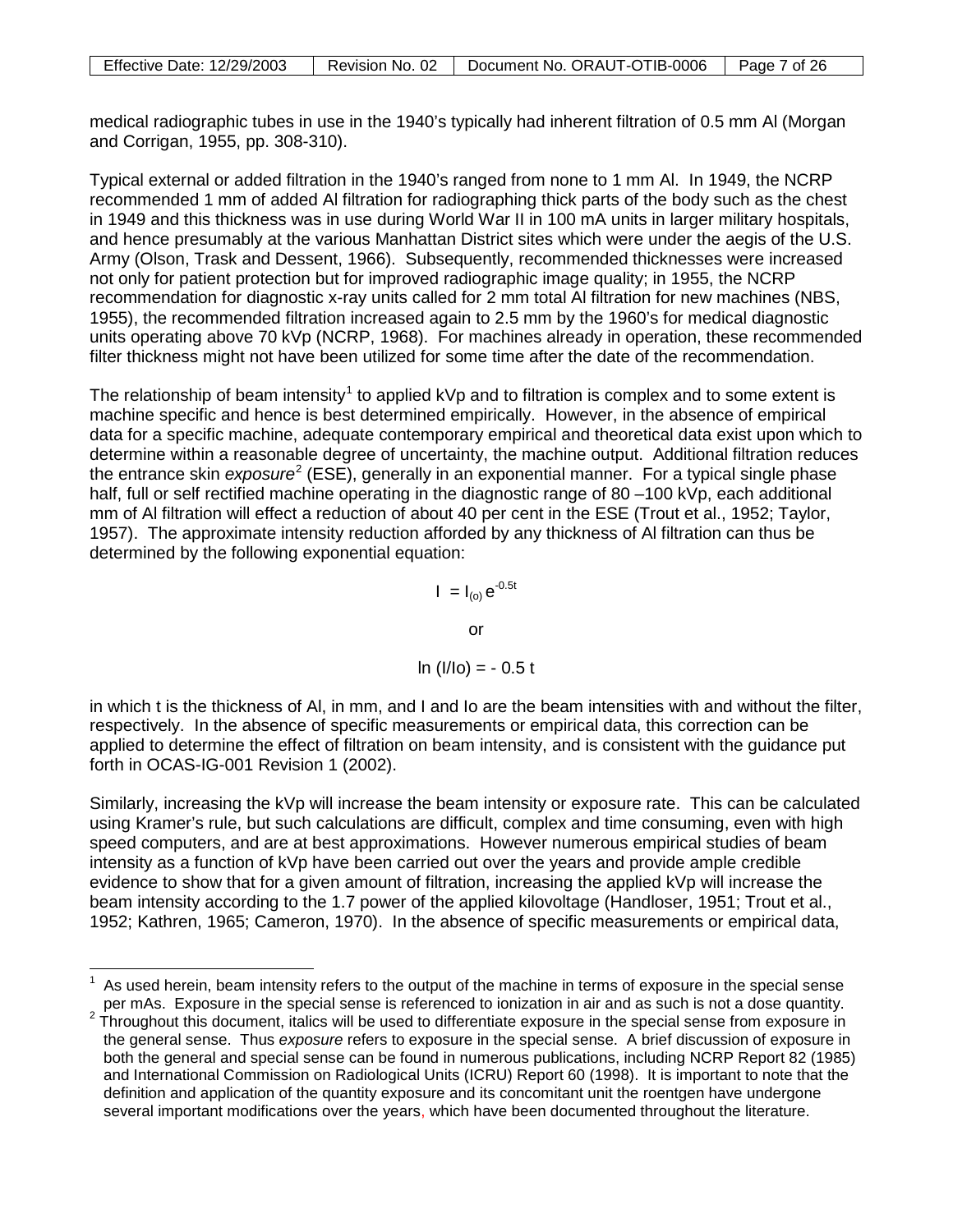this function can be applied to determine the effect of applied kilovoltage on beam intensity, and is fully consistent with the OCAS guidance document (OCAS 2002).

It should be noted that the effects of filtration and kVp tend to offset one another; addition of filtration reduces the *exposure* or dose per milliampere-seconds (mAs), while increasing the kVp increases the *exposure* and dose per mAs. Higher kVp radiographic techniques typically require shorter exposures in terms of mAs, and the dose reduction from additional filtration at the recommended level more than offsets the additional dose from using increased kVp. However, there is not a direct correspondence or proportionality between the effects of filtration and kVp.

# <span id="page-7-0"></span>**2.2 CURRENT AND EXPOSURE TIME**

Diagnostic x-ray exposures are typically specified in terms of mAs, the product of x-ray tube current and the exposure time. Other factors being equal (e.g. kVp, filtration, film, development and screen combination) radiation exposure is thus proportional to the number of mAs. The current in an x-ray tube refers to the number of electrons accelerated across the evacuated volume of the x-ray tube, flowing from the cathode to the anode. For a given applied kilovoltage, the number of x-ray photons produced, and hence the *exposure* will at least in theory be directly proportional to the x-ray tube current, and indeed this is and has been historically true for most medical radiography units over their designed tube current range. Thus, in the absence of measurements or other data or information to the contrary, it is reasonable and consistent with long standing radiographic practice (Sante, 1946) to assume linearity of beam intensity and hence patient dose with tube current.

Exposure time refers to the time that the beam was on or the machine was producing x-rays and is, for all practical purposes, linear with exposure. To avoid or minimize image blurring from the beating heart, exposure time was minimized, and the current concomitantly and proportionately increased to obtain the desired exposure in terms of mAs. However, from a dose reconstruction standpoint, it should be noted that earlier medical radiographic units were equipped with mechanical timers whose accuracy was not as good as the electronic timers used on later model apparatus. Gross bias errors in timer accuracy are unlikely in that these would result in over- or underexposure of the radiograph and so would be quickly detected and corrected. More subtle are small random errors, which might produce uncertainties of perhaps + 20 per cent in the exposure.

Chest photofluorography, which resulted in very much greater patient doses from a diagnostic procedure, was used sporadically until as late as the early 1960's. Photofluorography used a smaller film (4 x 5 inches), a smaller SSD (42 inches), and both a higher kVp and typically resulted in a several fold greater exposure in terms of mAs. Exposure was regulated by photometers, which utilized the exposure to the film to determine the time of exposure.

# <span id="page-7-1"></span>**2.3 DISTANCE**

X-ray beam intensity is a function of distance from the target, approximating inverse square at large distances (i.e. > a few tens of centimeters) from the tube. Radiographic chest films were taken at a standard source to image distance (SID) of 72 inches; the source refers to the focal spot of the tube and the image to the plane of the film. The distance to the patient, sometimes expressed in terms of the source to skin distance (SSD), is somewhat smaller since the patient is positioned between the source and the film cassette and hence, the ESE to the patient is somewhat greater than the exposure at the plane of the film. In addition, patient attenuation would further reduce or attenuate the number of photons reaching the film. To compensate for the increased attenuation provided by a larger patient, x-ray technicians would sometimes increase the beam settings for a large patient, or, if the machine was so equipped, might use a high speed Bucky diaphragm, likely with a somewhat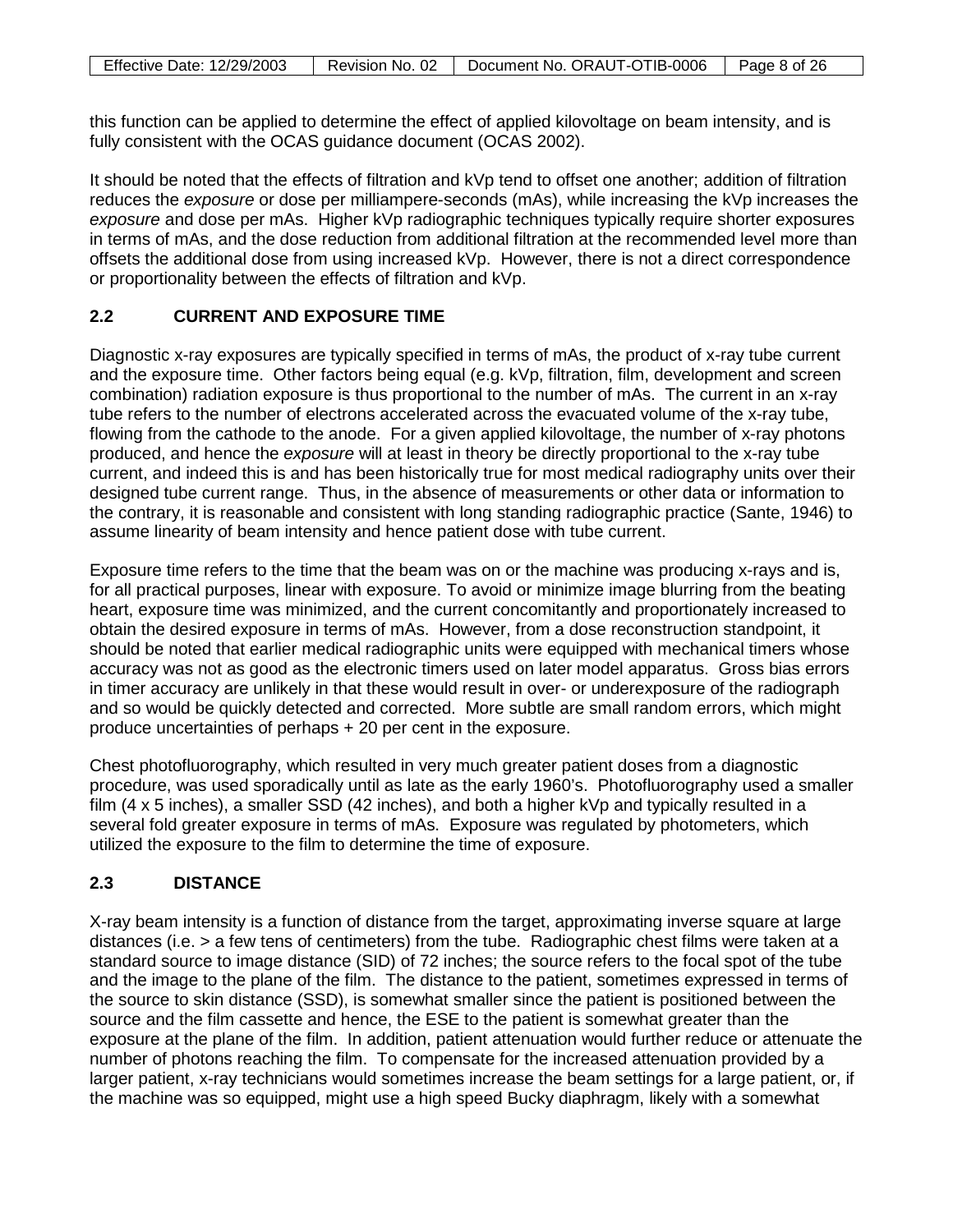| Effective Date: 12/29/2003 | Revision No. 02 | Document No. ORAUT-OTIB-0006 | Page 9 of 26 |
|----------------------------|-----------------|------------------------------|--------------|

higher kVp. It thus may be appropriate for an individual dose reconstruction to increase the ESE or skin entrance kerma for a large or stout patient. Based on standard contemporary techniques (Picker, 1941; Fuchs, 1958; Cahoon, 1961) for patients with a chest thickness of 25-27 centimeters (cm), an increase of +50 % from the ESE to the average patient should be sufficiently conservative; for still larger patients, a factor of 2 would be appropriate. The average worker chest size is taken to be 22- 24 centimeters.

### <span id="page-8-0"></span>**2.4 COLLIMATION AND WAVEFORM CHARACTERISTICS**

Among the other factors that potentially affect patient dose are collimation and waveform. X-ray waveforms are of three types: half wave rectified, which is almost never seen; full wave rectified, which is typical of virtually all medical radiographic units, and constant potential. A half wave rectified machine produces 60 half sinusoidal shape pulses of x-rays per second, each with a duration of 1/120 of a second. A full wave rectified machine produces 120 half sinusoidal pulses of x-rays per second, each with a duration of 1/120 second. Thus, for a given setting of kVp and mA, the intensity of the beam from a half wave rectified machine will be half that of the beam from the full wave rectified type. A constant potential machine produces a more or less steady (i.e. unpulsed) output of x-rays and has a somewhat greater beam intensity – approximately 10 per cent – as compared with a full wave rectified machine operating at the same kVp and mA.

Collimation refers to the size of beam. In the early years following the discovery of x-rays, the philosophy was to use a fairly large aperture (i.e. limited collimation) to ensure that the entire area of interest was included in the radiograph. Subsequently, because of patient protection concerns, beams were collimated such that the smallest beam consistent with the area of interest was used, thereby limiting the area of the patient exposed, and, in the case of chest radiography, minimizing dose to organs such as gonads, thyroid, and gastrointestinal tract. A practical check of collimation can be made by reference to the radiograph; a well collimated beam will leave a small unexposed area or penumbra effect at the edges of the radiograph, while a poorly collimated beam will produce a radiograph that is exposed all over its area. Beam diameter limiting cones were used in radiography during the 1940's and beyond to improve radiographic image quality by reducing scatter (Glasser et al., 1944, p. 136) and were sometimes equipped with an Al filter, 1 mm in early years and thicker later on. Wochos et al. (1979) analyzed the 1972-1975 Nationwide Evaluation of X-Ray Trends (NEXT) data and found that at some facilities, primarily Internal Medicine and Medical GPs, the beam area to film area ratio could be as high as 2.0. Wochos et al.l (1979) also noted that the beam area to film area was significantly lower at hospitals and radiology facilities, where more routine diagnostic x-rays were conducted. To ensure claimant favorability, the beam area to film ratio of 2.0 should be used in the absence of information to the contrary with respect to collimation. This ratio would be achieved by exposure from an additional 3 inches of exposure or extension of the beam in all directions around a 14"x17" standard radiographic film.

In the absence of measurement data, the beam size at any distance from the tube can be approximated, assuming no external collimation or coning, by the application of geometry, if the size of the beam port and the effective depth of the focal spot are known or can be assumed. If these two data are known, the diameter of an uncollimated beam without a cone would, at the location of the patient, be approximately equal to the SSD times the ratio of effective depth to the beam port diameter. Typically, beam apertures or port diameters did not exceed two inches. The effective depth of the focal spot, however, was more variable and typically six inches or so, giving a ratio of about one-third. Thus, for a patient undergoing a standard posterior-anterior (PA) chest procedure, the SSD is about 153 cm, and the beam diameter would correspondingly be 51 cm or about 20 inches, which is consistent with what was observed by Wochos et al. (1979)In early years of operation (pre-1970), xray beam or scatter measurement data, techniques, or beam port information may not be available to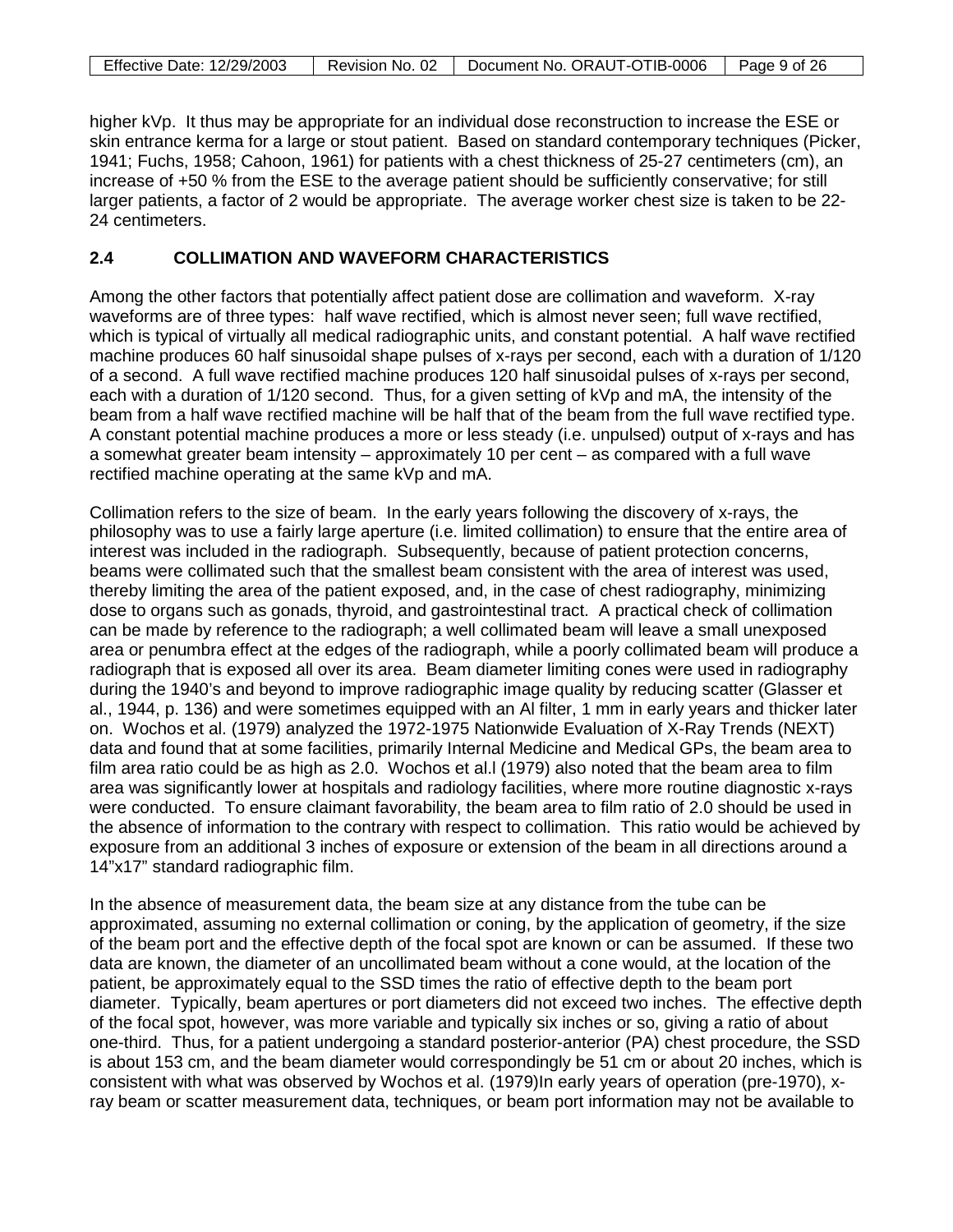| <b>Effective Date: 12/29/2003</b> | Revision No. 02 | Document No. ORAUT-OTIB-0006 | $\vert$ Page 10 of 26 |
|-----------------------------------|-----------------|------------------------------|-----------------------|

estimate the collimation of the x-ray beam. Feldman et al. (1957) noted wide variation in their review of x-ray dose literature in 1957. Through measurements, Feldman et al. (1957) noted a factor of 10 increase in the gonadal dose when no external collimation was used. Lincoln and Gupton (1957) also noted that the gonadal dose varied by a factor of 5 among the eight x-ray facilities at Oak Ridge. Webster and Merrill (1957) discussed the effects of cone size and centering on the gonadal dose, and concluded that filtration, kVp, and the smallest possible cone size were most important to reduce the gonadal dose.

Due to the reported variation in the literature and measurement data on the effects of collimation, the claimant favorable assumption of no external collimation of the primary beam should be used when measurement data, technique, or other information to describe the collimation are not available for xrays taken prior to 1970. This is based on the following claimant favorable assumptions and professional judgment:

- 1. In the late 1950s, there was significant research into the gonadal dose and the reasons for the observed variation in dose. This research described the effects of filtration, collimation, and centering. By the early 1960s, techniques were being modified incorporating additional collimation. While these techniques were likely fully incorporated at most DOE facilities by 1965, to allow for the possibility that some smaller facilities might not have had the resources to update their equipment and to be claimant favorable, the year 1970 was selected.
- 2. In 1968, the NCRP, in Report 33, updated their guidance on medical x-ray protection. While many DOE facilities had probably already incorporated the guidance in this report, some smaller facilities might not have incorporated the guidance by 1968. To ensure that these facilities were in fact in conformance with the 1968 recommendations, an additional two-year period was added.
- 3. By the late 1950s, reports in the literature of most of the surveys of medical x-ray facilities revealed low gonadal doses, indicating adequate collimation. A few surveys clearly indicated the use of collimation was limited. Of the eight surveyed facilities at Oak Ridge, only one (13%) had a moderately high male gonadal dose (5 mrad). All of the other facilities, the male gonadal dose was less than 2 mrad. Variation between the other facilities appeared to be the result of differences in the use of filtration and cone size. Since most facilities were using some form of collimation by the late 1950s, by the mid 1960s most, if not all, facilities were probably using some form of collimation. Since references as to when all facilities were using adequate collimation were not found, professional judgment was used to estimate this time period to be the mid 1960s. To fully assure claimant favorability, this assumption has been further expanded by 5 years to 1970 to allow for the uncertainty in professional judgment.

### <span id="page-9-0"></span>**2.5 SCREENS, GRIDS, AND OTHER FACTORS POTENTIALLY AFFECTING PATIENT DOSE**

A number of other factors also affect the x-ray exposure required to obtain a proper radiograph and hence the dose to the patient. However, knowledge of these factors is unnecessary for dose reconstruction purposes if beam measurements are available or if the primary machine characteristics of applied kilovoltage (kVp), time and current (mA) are known along with the amount of primary beam filtration, although they can be used as additional confirmation of the applicability of the reconstructed dose. Hence, for completeness, only brief mention will be made of these factors, which are: tube housing, type and speed of the film, development procedure, screens, and grids.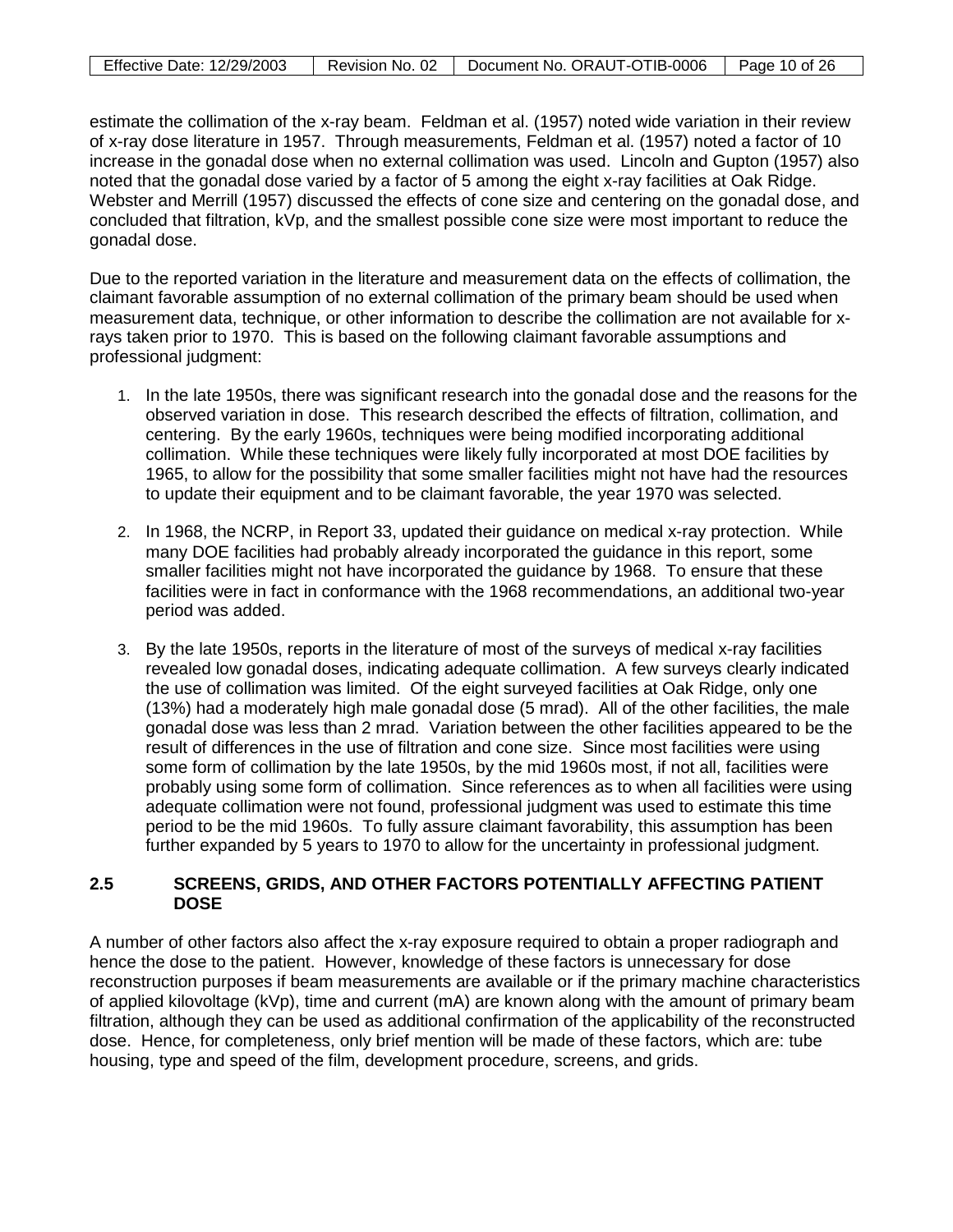| <b>Effective Date: 12/29/2003</b> | Revision No. 02 | Document No. ORAUT-OTIB-0006 | Page 11 of 26 |
|-----------------------------------|-----------------|------------------------------|---------------|

X-ray tubes used for diagnostic radiography are typically enclosed in a protective lead tube housings with the primary beam brought out through a port or window in the side of the housing. Although some reduction of the dose to the patient is achieved, largely through elimination of scattered radiation and improved collimation, this so-called diagnostic tube protective housing is primarily for the purpose of protection of the operator and unexposed x-ray film and nearby individuals other than the patient. The issue is moot, however, since virtually all x-ray tubes used to x-ray the DOE weapons worker cohort have been equipped with protective tube housings, which limited leakage to < 0.1 R/hr at one meter from the tube.

The exposure needed for a suitable diagnostic radiograph is in some measure a function of film speed and development. So called fine grain emulsions produce a superior radiographic image but require additional exposure as compared with so called fast films, which typically have a larger grain size. Underdevelopment of films will also require additional exposure to achieve satisfactory radiographic quality. Intensifying screens are used within the cassette to intensify the radiographic effect and thereby effectively increase film speed and reduce patient dose. Film speeds have typically increased since the 1940's and reduced patient doses appreciably, perhaps by half. Grids, specifically the Potter Bucky diaphragm (also more or less colloquially known as a Bucky) are sometimes utilized for thick section radiography, but rarely used for chest radiography except with very large patients. In any case, the above are all factored into the technique (i.e. kVp, mA) that is used and except in rare instances and a virtually complete absence of other data, are not of importance in dose reconstruction.

# <span id="page-10-0"></span>**2.6 SUMMARY AND APPLICATION OF TECHNICAL FACTORS**

For convenience and possible application to cases in which other and more suitable data are not available, or for generic use, the effect of various technical factors has been tabulated below in Table 2.6-1. Samples of technique factors are represented in Table 2.6-2.

| <b>Parameter</b>    | <b>Units</b> | <b>Relationship with intensity</b>                     |
|---------------------|--------------|--------------------------------------------------------|
| Applied voltage     | <b>kVp</b>   | Intensity proportional to 1.7 power of kVp             |
| Tube current        | mA           | Linear                                                 |
| Exposure time       | s            | Linear                                                 |
| Filtration          | mm Al        | Intensity decreases by ~40% for each additional mm     |
|                     |              | Al                                                     |
| Patient Size (chest | 25-27 mm     | Dose increased by factor of 1.5                        |
| thickness)          | $>27$ mm     | Dose increased by factor of 2                          |
|                     |              |                                                        |
| <b>Distance</b>     | d            | Approximately inverse square relationship (1/d2) holds |
|                     |              | for distances $>$ about 30 cm from target              |
|                     |              |                                                        |
| Uncertainty         | ± 30%        | Assumes all errors are positive, +30% should be used   |

<span id="page-10-1"></span>Table 2.6-1 Relationship of Beam Intensity and Various Technical Factors

<span id="page-10-2"></span>

|  |  | Table 2.6-2 Samples of Technique Factors Used for Different Types of X-ray Equipment |  |  |
|--|--|--------------------------------------------------------------------------------------|--|--|
|--|--|--------------------------------------------------------------------------------------|--|--|

| <b>Machine</b> | View            | Current (mA) | Voltage (kVp) | <b>Exposure time (sec.)</b> |
|----------------|-----------------|--------------|---------------|-----------------------------|
| Type II        | PA <sup>a</sup> | 300          | 110-120       | 1/30                        |
| $\tau$ ype III | <b>PA</b>       | 300          | 120           | 1/40                        |
| $v$ rype IV    | <b>PA</b>       | 300          | 120           | 1/40                        |

<sup>a</sup> PA indicates a posterior/anterior view, the average PA chest measures 26 cm. The average Lat. chest measures 34 cm.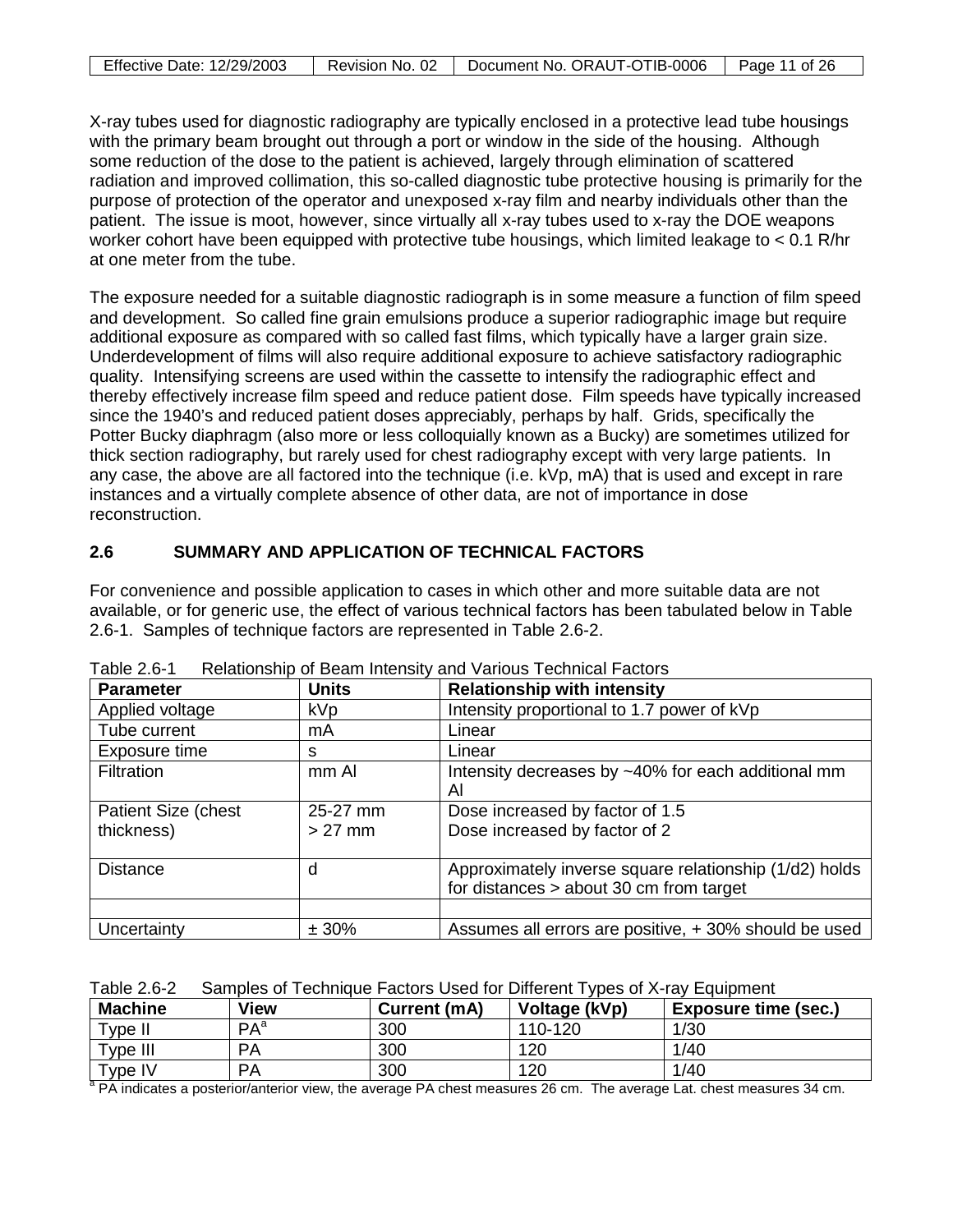| <b>Effective Date: 12/29/2003</b> | Revision No. 02 | Document No. ORAUT-OTIB-0006 | Page 12 of 26 |
|-----------------------------------|-----------------|------------------------------|---------------|

#### <span id="page-11-0"></span>**3.0 RECONSTRUCTION OF DIAGNOSTIC MEDICAL X-RAY DOSES**

Not all workers were required to undergo medical diagnostic x-ray examinations as a condition of employment, and among those who were, the procedure was usually limited to a single PA chest film, although a lateral chest film might also be taken. Some workers were examined with chest photofluorographic units which produced a much greater dose than the standard PA radiograph. A very small fraction might have undergone lumbar spine or other specific procedures if there was a medical indication.

The incidence of defective films necessitating retakes is not known, but it is likely to have been very small, and certainly no more a few per cent and probably much less. Trout et al (1973) in their analysis of the rejection rate of chest radiographs obtained during the Coal Mine "Black Lung" program reported an average rejection rate of 3% among 67,000 radiographs. Retakes should serve as a signal to give special consideration to the evaluation of technique factors, and hence the resultant dose calculations. A retake in a very large individual might serve as a signal that the initial radiograph was taken with technique factor settings suitable for a smaller person, and that the second radiograph reflected an additional and larger dose. Retakes in African-Americans may signal that the initial exposure was too great, and indicative of an overriding of the standard or automatic technique factors because of a perception held by some x-ray technicians that African-Americans had greater bone density or other characteristics that required additional exposure. Similarly, retakes in females may be indicative of manually altered settings to increase beam intensity under the misimpression that additional exposure was required for women because of the larger amount of breast tissue. Unless machine settings have been recorded, it is impossible to determine whether the retake was necessitated by an arbitrary manual increase in machine settings to obtain a greater exposure. If machine settings are available, then an adjustment for the increased doses can be made using the data provided in Table 2.6-1. If machine settings are not available, then to ensure claimant favorability for African-Americans and women whose records indicate retakes, an upward adjustment of the organ doses from the first radiograph is indicated; increasing doses by a factor of two in these cases should more than compensate for the supposed additional exposure.

Diagnostic medical x-ray dose reconstruction is best accomplished when actual measurements of beam intensity are available. Use of actual measurement data is the simplest and most direct means of assessing diagnostic medical x-ray doses, typically requires few, if any assumptions, and has the least amount of uncertainty. Hence, use of actual measurement data, where available, is preferred for diagnostic medical x-ray dose reconstruction and should be used if available. Actual beam measurements are most likely to provide the most accurate estimates of organ doses.

X-ray output measurements are likely to be unavailable, particularly prior to about 1980. In the absence of suitable measurement data, medical diagnostic x-ray dose reconstruction can be accomplished using technique factors along with published output data that provide beam intensity per mAs as a function of kVp, filtration, and distance. The use of technique factors will typically require a number of assumptions, and these, of course, should be claimant favorable. If both measurement data and technique factors are unavailable or unknown, then dose estimates can be made using the default values shown in Table 3.3-1. Use of default values is a last resort. Reiterating, the first choice should be to use actual beam measurement data when available.

# <span id="page-11-1"></span>**3.1 RECONSTRUCTION WHEN MEASUREMENTS ARE AVAILABLE**

Although beam output measurements may typically be unavailable, diagnostic medical x-ray dose reconstruction using actual measurement data is the preferred method for determining the dose to the worker from this source, so much so that special effort to determine if such measurements have been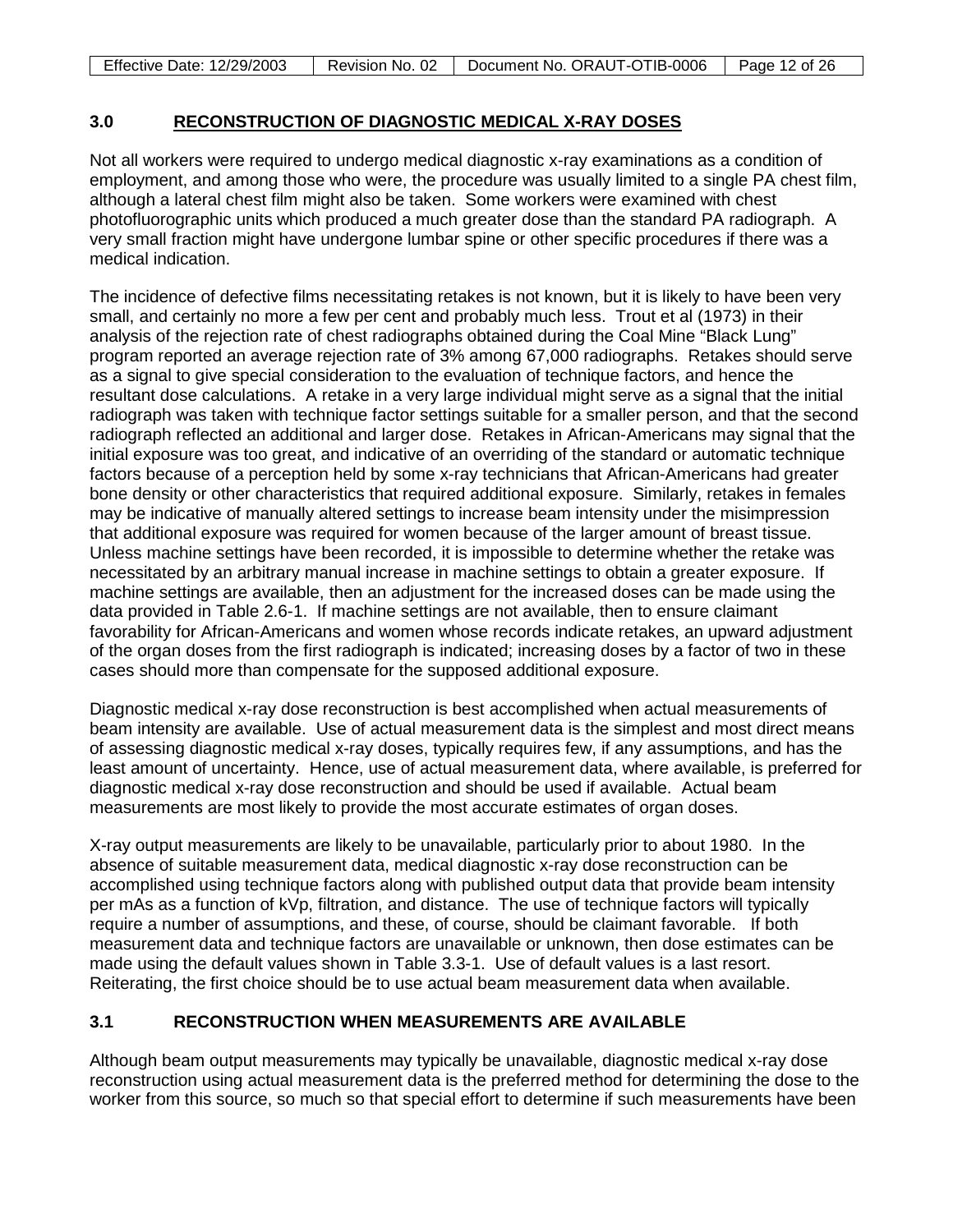| <b>Effective Date: 12/29/2003</b> |  | Revision No. 02   Document No. ORAUT-OTIB-0006   Page 13 of 26 |  |
|-----------------------------------|--|----------------------------------------------------------------|--|
|-----------------------------------|--|----------------------------------------------------------------|--|

made is justifiable. Beam output measurements are typically made in terms of exposure and are quantified in units of R, and depending on the measurement device and technique may have a wide range of uncertainty. The best measurements are those made with integrating ionization chambers designed for medical x-ray applications; until about 1970 or so, there were two such instruments in common usage and availability in the United States, the Victoreen R-meter, or Landsverk L series ion chambers. Subsequently, a wide variety of such instruments have become available. Measurements with R-meters and similar chambers, if properly done, have a high degree of reliability and a low degree of uncertainty. Generally, the uncertainty of properly done measurements in the energy region of interest should not exceed + 2 % of the measured value (Kathren and Larson, 1969).

Other integrating devices such as film, TLD and pocket ionization chambers have also been used for beam output measurements. Measurements made with these types of dosimeters should be used with great caution. All are, to varying degrees, energy dependent, and correction for beam energy is a necessity. This requires knowledge of the x-ray beam energy and the response of the dosimeter as a function of energy. Typically, pocket ionization chambers provide the least reliable measurements with the greatest uncertainty, and results obtained with these devices are highly suspect and should be used with great caution. Film and TLD, if appropriately calibrated to the beam energy, can provide satisfactory measurements, albeit with a considerable degree of uncertainty. The widely used LiF TLDs, compared with higher Z phosphors and film, show relatively good energy and other response characteristics, and, if properly used can provide uncertainties similar to those of R-meters. Considerably greater uncertainty – perhaps on the order of several tens of a percent – may apply to film dosimeters. No specific uncertainty values can be provided here, as each film dosimeter and TLD system is different, and reference to the literature is necessary to determine the appropriate values for specific dosimeter systems.

Beam output measurements usually define or directly determine the ESE, or can be corrected to obtain a reasonable estimate of the ESE for a given procedure by using the generic intensity relationships shown in Table 2.6-1. The ESE will, of course be in units of R, which must be converted to kerma and then to organ dose. As discussed above, an exposure of 1 roentgen (R) is typically taken to be equal to a kerma of 1 rad (10 m gray [Gy]); actually, 1R is slightly less than 1 rad (10 mGy) of kerma, but the difference is small and making the numerical equivalence greatly simplifies the dose reconstruction as well as providing a small additional measure of claimant favorability.

Once the ESE has been converted to entrance kerma, doses to a number of different organs from various radiographic procedures can be obtained from tables A2 through A9 of International Commission on Radiological protection (ICRP) Publication 34 (ICRP 1982). ICRP 34 (1982) Tables A2 through A9 do not provide dose conversion factors for un-collimated x-ray machines. Use of these tables requires knowledge of the x-ray beam quality expressed in terms of the HVL in Al. If the kVp and filtration are known, HVLs can be estimated from the data given in Table A16 of ICRP Publication 34 (ICRP 1982, p. 77) or Table B.2 in NCRP Report No. 102 (p. 98). In general, the greater the kVp and filtration, the greater the HVL. If the actual beam quality is unknown, as is likely the case, to ensure claimant favorability a higher rather a lower HVL should be assumed. In the absence of actual data, recommended default values for beam quality are 2.5 mm Al HVL for radiographs taken prior to 1980, and 4.0 mm for radiographs subsequently. These values are likely overestimates of HVL and hence are claimant favorable.

However, Tables A2 to A9 in ICRP Publication 34 do not include all the organs that have been identified in the Interactive RadioEpidemiological Program (IREP) code. For those organs included in the IREP but not specifically identified in ICRP Publication 34, use of the dose conversion coefficient for the organ specified in ICRP Publication 34 that is anatomically the closest would seem to be a reasonable and simple first order approach that generally would be claimant favorable or neutral.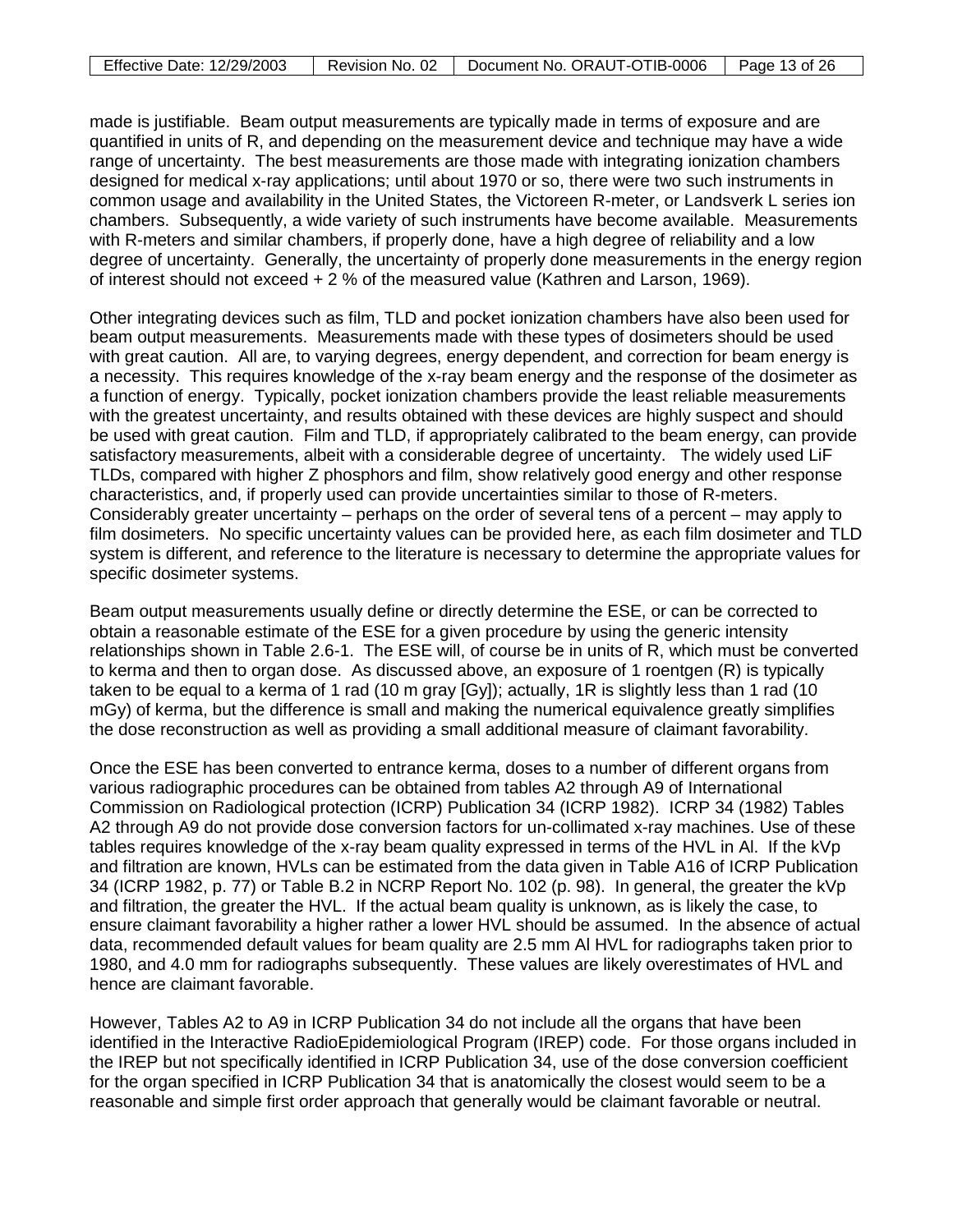| Effective Date: 12/29/2003 | Revision No. 02 | Document No. ORAUT-OTIB-0006   Page 14 of 26 |  |
|----------------------------|-----------------|----------------------------------------------|--|

Refer to Figure 3.1-1 below. Thus, the factor for lung would be applied to all other organs within the thoracic or abdominal cavity that may be intercepted by the primary beam – i.e. thymus, esophagus, stomach, and liver/gall bladder/spleen. Since an appreciable fraction of the skeleton, and in particular the trabecular bone which has a large surface to volume ratio and the sternum which is a primary location of the red marrow in the adult, lies within the trunk, the factor for lung would also be applied to the bone surfaces. For organs in the abdomen – i.e., urinary bladder, colon/rectum, and uterus – the dose conversion coefficient for ovary would be used. For the eye, the analogous organ is the thyroid. These relationships are shown in tabular form in Table 3.1-1. Skin dose can be obtained by reference to Table B.8 in NCRP Report No. 102 (NCRP, 1989, p. 103), which provides backscatter factors for different beam qualities and field sizes. For chest radiography, a backscatter factor of 1.35 is recommended to ensure claimant favorability.



<span id="page-13-0"></span>Figure  $3.1 - 1<sup>3</sup>$  $3.1 - 1<sup>3</sup>$ Anatomy of a Human Torso

<span id="page-13-1"></span> $\overline{a}$ <sup>3</sup> Source: [http://www.merck.com/mrkshared/mmanuel\\_home/illus/1i1.jsp.](http://www.merck.com/mrkshared/mmanuel_home/illus/1i1.jsp)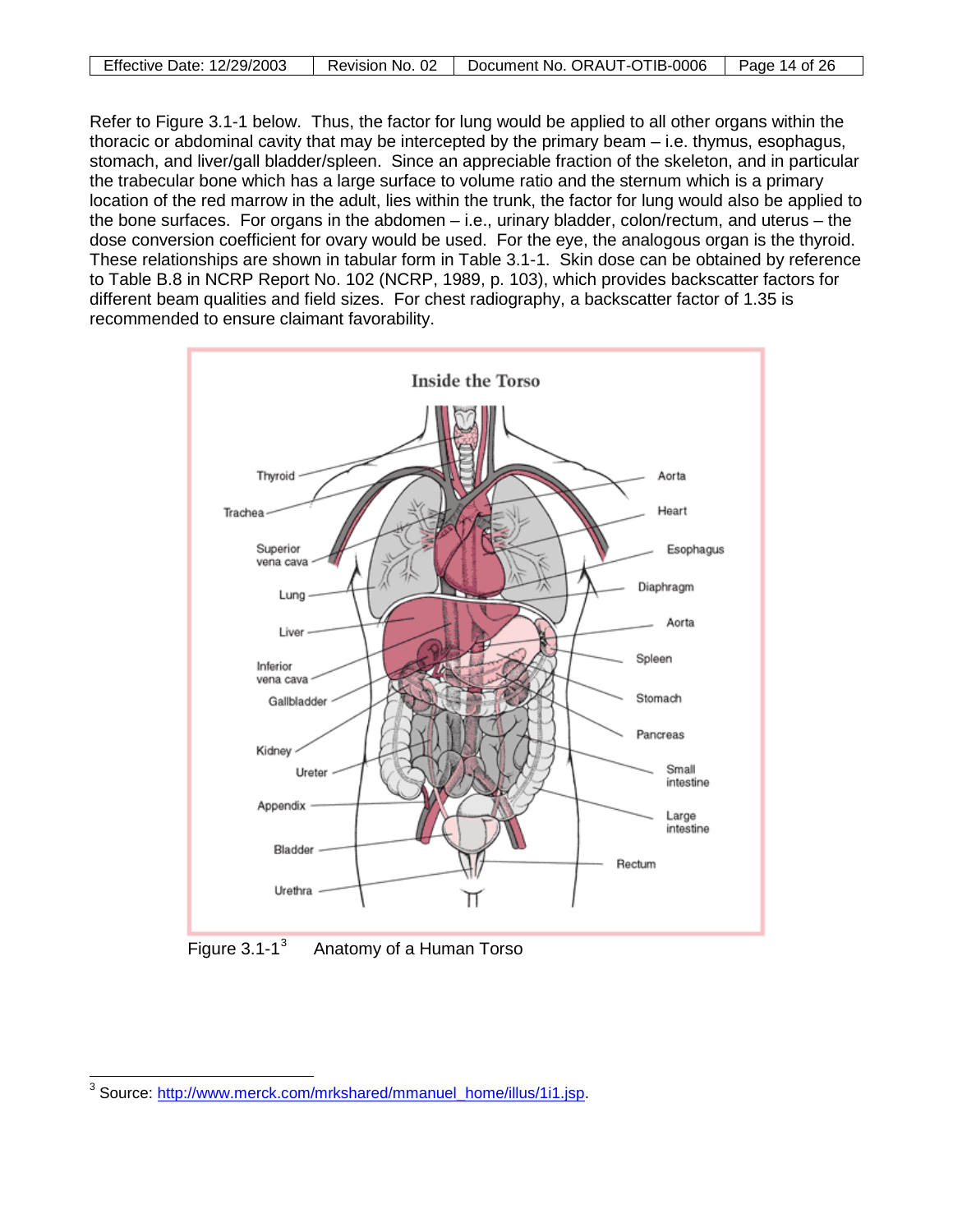<span id="page-14-0"></span>

| Effective Date: 12/29/2003 | Revision No. 02 | Document No. ORAUT-OTIB-0006 | Page 15 of 26 |
|----------------------------|-----------------|------------------------------|---------------|

| Table 3.1-1 |        | Analogues for IREP Organs not Included in ICRP 34 |
|-------------|--------|---------------------------------------------------|
|             | 100000 |                                                   |

| <b>Anatomical</b><br>Location | <b>ICRP 34</b><br><b>Reference Organ</b> | <b>IREP Organ Analogues</b>                                                                     |
|-------------------------------|------------------------------------------|-------------------------------------------------------------------------------------------------|
| Thorax                        | Lung                                     | Thymus<br>Esophagus<br>Stomach<br>Bone surface<br>Liver/gall bladder/spleen<br>Remainder organs |
| Abdomen                       | Ovaries                                  | Urinary/bladder<br>Colon/rectum<br>Uterus                                                       |
| Head and neck                 | Thyroid                                  | Eye/brain                                                                                       |

It is useful to prepare a summary table of beam parameters as shown in Table 3.1-2. This table is taken from actual data and measurements available for the Hanford Site and is shown here as an example of what a summary table should include where measurements are available. The table includes not only the measured values for given time periods, but a reference to those values as well as other salient data pertaining to beam and exposure.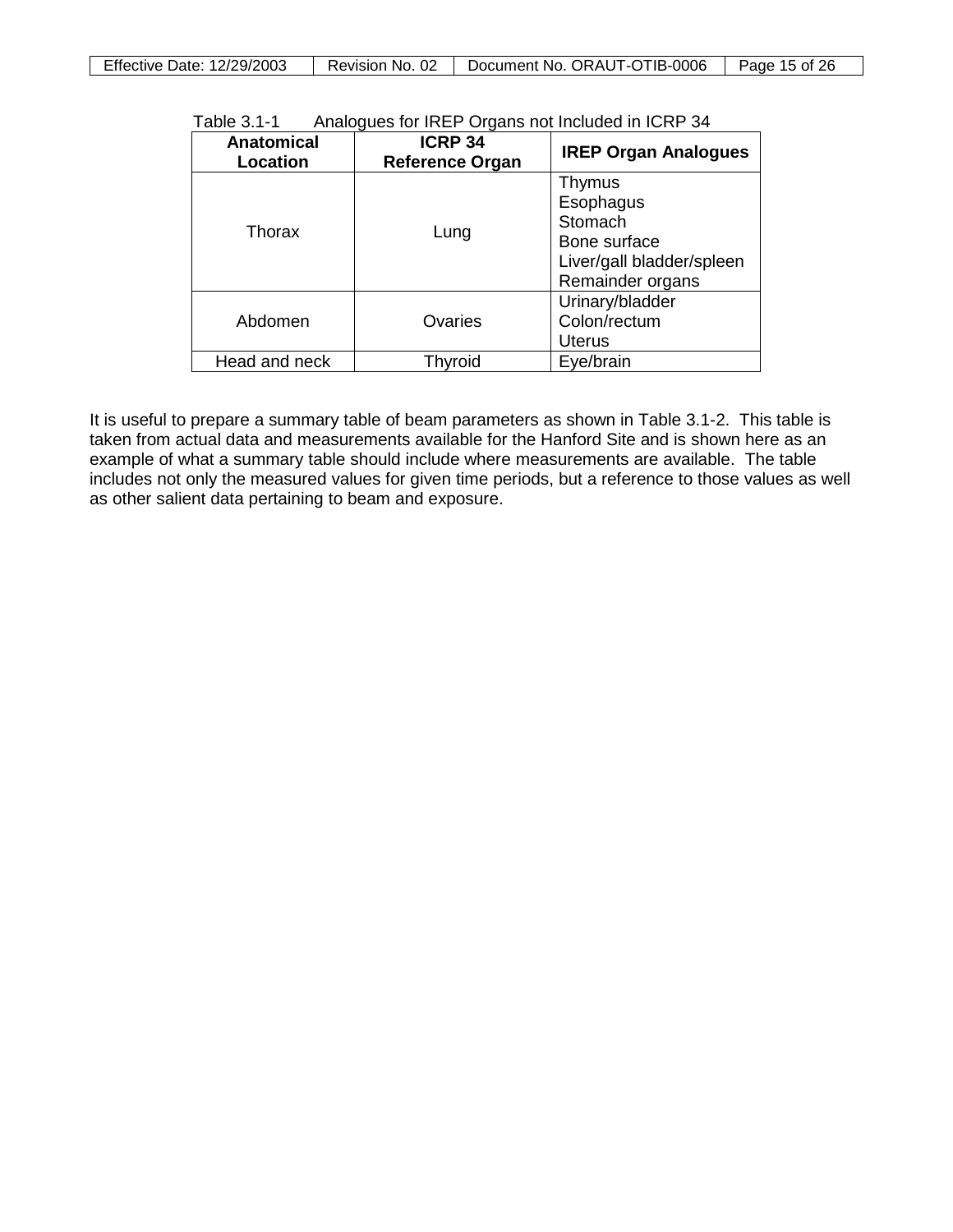|                                         |                                                           | $=$ , and $=$ $\frac{1}{2}$ . $\frac{1}{2}$ . $\frac{1}{2}$ . $\frac{1}{2}$ . $\frac{1}{2}$ . $\frac{1}{2}$ |                                                           | $20.00$ $-0.00$ $-0.00$ $-0.00$                           |                                                                                                                                |                                                           |                                                           |                                                       |                                                             |                                 |                                                                                                          |
|-----------------------------------------|-----------------------------------------------------------|-------------------------------------------------------------------------------------------------------------|-----------------------------------------------------------|-----------------------------------------------------------|--------------------------------------------------------------------------------------------------------------------------------|-----------------------------------------------------------|-----------------------------------------------------------|-------------------------------------------------------|-------------------------------------------------------------|---------------------------------|----------------------------------------------------------------------------------------------------------|
| <b>Date</b><br><b>Measured</b>          | 10/18/1999                                                | 2/04/98                                                                                                     | 4/22/1997                                                 | 11/11/1993                                                | 3/30/1990                                                                                                                      | 1/21/1988                                                 | 1/20/1988                                                 | 1/28/1983                                             | 4/12/1959                                                   | 2/1/1946                        | Before 2/46                                                                                              |
| Procedure                               | Chest PA<br>14"×17"                                       | Chest PA<br>14"×17"                                                                                         | Chest PA<br>14"×17"                                       | Chest PA<br>14"×17"                                       | Chest PA<br>14"×17"                                                                                                            | Chest PA<br>14"×17"                                       | Chest PA<br>14"×17"                                       | Chest PA<br>14"×17"                                   | Chest PA<br>14"×17"                                         | Chest PA<br>14"×17"             | Chest PA<br>14"×17"                                                                                      |
| <b>Machine</b><br>type                  | XMA - 360                                                 | XMA - 360                                                                                                   | <b>CONXI</b><br>Type 12                                   | <b>CONX Type</b><br>12                                    | CONX Type<br>12                                                                                                                | CONX Type<br>12                                           | <b>CONX Type</b><br>12                                    | G.E. DXR<br>750                                       | Unknown                                                     | <b>Unknown</b>                  | Unknown                                                                                                  |
| <b>Machine</b><br>settings<br>kVp:      | 110                                                       | 110                                                                                                         | 110                                                       | 110                                                       | 110                                                                                                                            | 110                                                       | 110                                                       | 100                                                   | 80                                                          | 80                              | Unknown                                                                                                  |
| mA                                      | 300                                                       | 300                                                                                                         | 300                                                       | 200                                                       | 200                                                                                                                            | 200                                                       | 100                                                       | 200                                                   | 300                                                         | 500                             | Unknown                                                                                                  |
| <b>Exposure</b><br>time                 | $1/60$ sec                                                | $1/60$ sec                                                                                                  | $1/30$ sec                                                | $1/30$ sec                                                | $1/30$ sec                                                                                                                     | $1/20$ sec                                                | $1/10$ sec                                                | $1/20$ sec                                            | $1/30$ sec                                                  | $1/20$ sec                      | <b>Unknown</b>                                                                                           |
| mAs                                     | 5                                                         | 5                                                                                                           | 10                                                        | 6.7                                                       | 6.7                                                                                                                            | 10 <sup>°</sup>                                           | 10                                                        | 10                                                    | 10                                                          | 25                              | Unknown                                                                                                  |
| <b>Added filter</b>                     | $2.7 \text{ mm}$                                          | $2.7$ mm                                                                                                    | $2.5 \text{ mm}$                                          | $2.5 \text{ mm}$                                          | $2.5 \text{ mm}$                                                                                                               | $2.5$ mm                                                  | $2.5$ mm                                                  | $2.5 \text{ mm}$                                      | $1.5 \text{ mm}$                                            | $1.5 \text{ mm}$                | $1.5 \text{ mm}$                                                                                         |
| <b>Filtration</b><br>used for<br>calcs. | 4.0 mm                                                    | 4.0 mm                                                                                                      | 4.0 mm                                                    | 4.0 mm                                                    | 4.0 mm                                                                                                                         | 4.0 mm                                                    | 4.0 mm                                                    | $2.5 \text{ mm}$                                      | $2.5$ mm                                                    | $2.5 \text{ mm}$                | $2.5$ mm                                                                                                 |
| Source to<br>skin<br>distance           | 72"                                                       | 72"                                                                                                         | 72"                                                       | 72"                                                       | 72"                                                                                                                            | 72 "                                                      | 72 "                                                      | 72"                                                   | 72"                                                         | 72 "                            | 72"                                                                                                      |
| <b>Entrance</b><br>skin<br>exposure     | $11$ mR                                                   | $11 \text{ mR}$                                                                                             | $17 \text{ mR}$                                           | 21mR                                                      | $21$ mR<br>(Assumed)                                                                                                           | 35 mR                                                     | 35 mR                                                     | 35 mR                                                 | 40 mR                                                       | 79 mR                           | 120 mR                                                                                                   |
| mR/mAs                                  | 2.2                                                       | 2.2                                                                                                         | 1.7                                                       | 3.3                                                       | 3.3                                                                                                                            | 3.5                                                       | 3.5                                                       | 3.5                                                   | $\overline{4}$                                              | 3.2                             | Unknown                                                                                                  |
| Date range                              |                                                           | 2/98 to date                                                                                                | 4/97 to 2/98                                              |                                                           | 3/90 to 4/97                                                                                                                   |                                                           |                                                           | 1/83 to 3/90                                          | 4/59 to 1/83                                                | 2/46 to 4/59                    |                                                                                                          |
| Reference                               | Washington<br>State Dept.<br>of Health<br>Measureme<br>nt | Washington<br>State Dept.<br>of Health<br>Measureme<br>nt                                                   | Washington<br>State Dept.<br>of Health<br>Measureme<br>nt | Washington<br>State Dept.<br>of Health<br>Measureme<br>nt | Measured at<br>11.7 mR by<br>State. The<br>1993 value<br>was used.<br>as it was<br>higher for<br>same<br>settings&<br>machine. | Washington<br>State Dept.<br>Of Health<br>Measureme<br>nt | Washington<br>State Dept.<br>of Health<br>Measureme<br>nt | Kathren to<br>Heid<br>memorandu<br>m Dated<br>1/28/83 | Rising &<br>Soldat letter<br>to Norwood<br>dated<br>4/30/59 | Mancuso et<br>al. Dated<br>1966 | Based on<br>experience<br>&<br>references<br>of early<br>1940s x-ray<br>dose.<br>Assumed for<br>Hanford. |

Table 3.1-2 Example of Summary Data Based on Actual Beam Measurements for the Hanford Site.

Page 16 of 26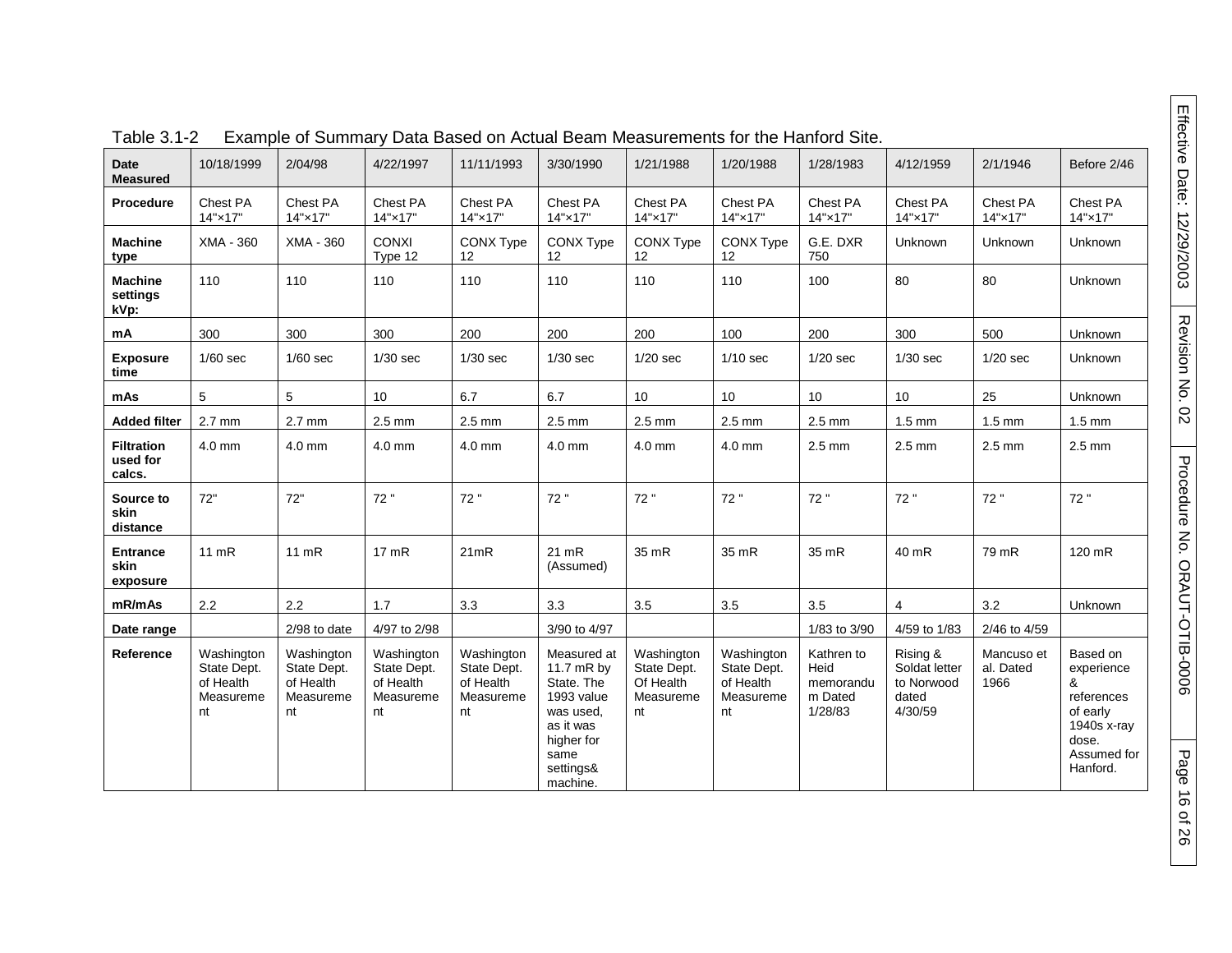| <b>Effective Date: 12/29/2003</b> | Revision No. 02 | Procedure No. ORAUT-OTIB-0006 | Page 17 of 26 |
|-----------------------------------|-----------------|-------------------------------|---------------|

# <span id="page-16-0"></span>**3.2 RECONSTRUCTION USING TECHNIQUE FACTORS**

When beam measurement data are unavailable, as is likely to be the case, technique factors can be used to obtain reasonable estimates of exposure. The basic data required are kVp, filtration, exposure in mAs, and distance. Beam output data are available from a number of publications, including NCRP Report No. 102 (NCRP, 1989). Table B.3 in this report (p. 99) provides average air kerma rates for medical diagnostic x-ray equipment operating at various kVps with 2.5 mm Al filtration at distances from 30 to 182 cm from the source. Correction for different thickness of Al filtration can be made by reference to Table 2.6-1. Alternatively, Figure B.1 (p. 109) in NCRP Report No. 102 provides a graphical representation of air kerma at 100 cm for various values of kVp and filter thickness > 2.5 mm Al. Using these tables, a reasonable estimate of beam output and hence entrance kerma can be obtained. Once the entrance kerma has been determined, organ doses are determined in the manner described above for reconstruction using measurement data.

### <span id="page-16-1"></span>**3.3 RECONSTRUCTION USING DEFAULT VALUES**

Default values of entrance kerma have been developed for the three most commonly used occupational medical diagnostic x-ray procedures: PA chest radiography; lateral chest radiography; photofluorographic chest films when actual measurement data or knowledge of technique factors are absent. The default values are considered to be maxima or upper limit values developed from review of patient doses as reported in the literature, machine characteristics, and knowledge of x-ray procedures used during the time periods indicated and hence are claimant favorable. Sufficient conservatism was included in the determination of the default values to ensure with near certainty (99+ per cent confidence) that the actual exposures from the specified procedures would not exceed the default values, thus ensuring claimant favorability. In determining these factors, it was assumed that a minimum of filtration was used along with low kilovoltage techniques, slow film speeds with standard development, and no additional collimation or use of cones. The default entrance kerma values for the three procedures are given in Table 3.3-1.

<span id="page-16-3"></span>

| ו ־ט.ט טועוסו | Delatiit Dosc Values Dy F | <u>ioccuuc</u>         |                             |
|---------------|---------------------------|------------------------|-----------------------------|
|               | Entrance kerma,<br>cGy    | Entrance kerma,<br>cGy | Entrance kerma, cGy         |
| <b>Period</b> | <b>PA chest</b>           | <b>Lateral chest</b>   | Photofluorographic<br>chest |
| Pre-1970      | 0.20                      | 0.50                   | 3.0                         |
| 1970-1985     | 0.10                      | 0.25                   |                             |
| Post 1985     | 0.05                      | 0.13                   |                             |

Table 3.3-1 Default Dose Values by Procedure

The above default values can then be used as described above in lieu of actual measurement data or entrance kerma derived from technique factors.

#### <span id="page-16-2"></span>**4.0 APPLICATION AND REPORTING OF OCCUPATIONAL MEDICAL X-RAY DOSE RECONSTRUCTION**

Table 4.0-1 provides organ dose conversion factors and organ dose calculations for dose reconstruction for the default case.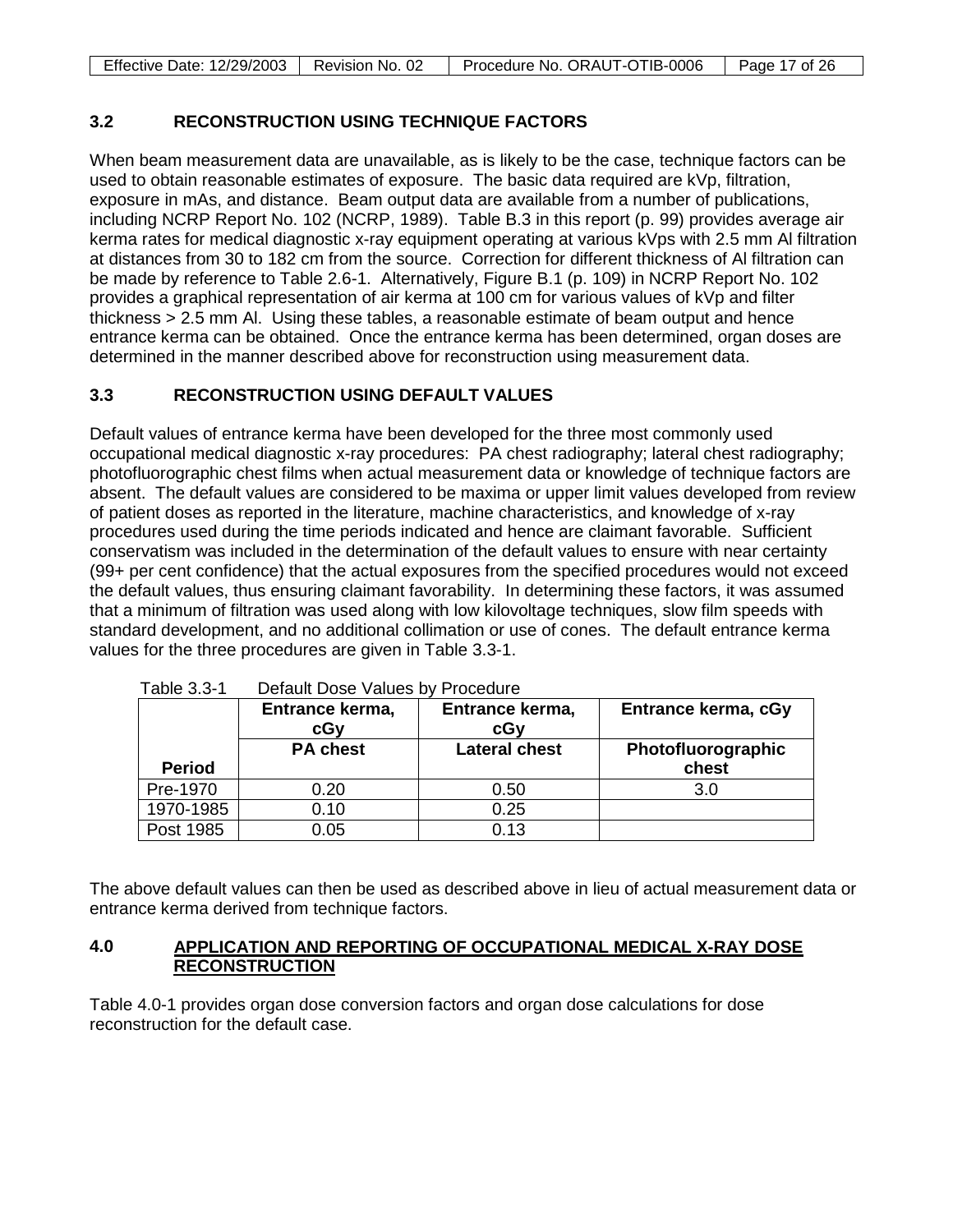| <b>Effective Date: 12/29/2003</b><br>Revision No. 02 | Procedure No. ORAUT-OTIB-0006 | Page 18 of 26 |
|------------------------------------------------------|-------------------------------|---------------|
|------------------------------------------------------|-------------------------------|---------------|

| <b>Table 4.0-T</b>     |             | <b>Dose</b>                                                                                                                     | Organ Doses for Detault Entrance Neithal Values<br><b>Organ Dose PFG</b> | <b>Dose Conversion</b>    | <b>Organ Dose</b>                    |
|------------------------|-------------|---------------------------------------------------------------------------------------------------------------------------------|--------------------------------------------------------------------------|---------------------------|--------------------------------------|
|                        |             | <b>Conversion</b>                                                                                                               | (rem)                                                                    | Factor (mGy per Gy        | <b>Pre-1970</b>                      |
|                        |             | Factor (mGy per                                                                                                                 |                                                                          | air kerma) <sup>(a)</sup> | $(rem)$ $(c,d)$                      |
|                        |             | Gy air kerma) (a)                                                                                                               |                                                                          | <b>HVL 2.5 mm AI</b>      |                                      |
|                        |             | HVL 2.5 mm AI                                                                                                                   |                                                                          |                           |                                      |
|                        |             | for photo-                                                                                                                      |                                                                          |                           |                                      |
| Organ                  | <b>View</b> | fluorography<br>(PFG)                                                                                                           |                                                                          |                           |                                      |
|                        |             | <b>Beam for PFG</b><br>includes thyroid,<br>and thoracic organs.<br>It does not include<br>gonads, bladder, or<br>colon/rectum. |                                                                          |                           | <b>Minimal</b><br><b>Collimation</b> |
| Thyroid                | PA          | 174(h)                                                                                                                          | $5.2E-1$                                                                 | 174(h)                    | 3.48 E-2                             |
|                        | Lat         |                                                                                                                                 |                                                                          | 137                       | 6.85E-2                              |
| Eye/Brain              | PA          | 32                                                                                                                              | 9.60E-2                                                                  | 32                        | 6.40E-3                              |
|                        | Lat         |                                                                                                                                 |                                                                          | 137                       | 6.85E-2                              |
| Ovaries                | PA          | N/A                                                                                                                             | 2.5 E-2 $(g)$                                                            | N/A                       | $2.5 E-2(g)$                         |
|                        | Lat         |                                                                                                                                 |                                                                          | N/A                       | 1.3 E-2 $(g)$                        |
| Liver/Gall             | PA          | 451                                                                                                                             | 1.35E+00                                                                 | 451                       | 9.02E-2                              |
| Bladder/spleen         | Lat         |                                                                                                                                 |                                                                          | 220                       | 1.10E-1                              |
| <b>Urinary Bladder</b> | PA          | N/A                                                                                                                             | 2.5 E-2 $(g)$                                                            | N/A                       | $2.5 E-2(g)$                         |
|                        | Lat         |                                                                                                                                 |                                                                          | N/A                       | 1.3 E-2 $(g)$                        |
| <b>Colon Rectum</b>    | PA          | N/A                                                                                                                             | 2.5 E-2 $(g)$                                                            | N/A                       | $2.5 E-2(g)$                         |
|                        | Lat         |                                                                                                                                 |                                                                          | N/A                       | 1.3 E-2 $(g)$                        |
| <b>Testes</b>          | PA          | N/A                                                                                                                             | 5.0 E-3 $(g)$                                                            | N/A                       | 5.0 E-3 $(g)$                        |
|                        | Lat         |                                                                                                                                 |                                                                          | N/A                       | $2.5E-3(g)$                          |
| Lungs (male)           | PA          | 419                                                                                                                             | 1.26E+00                                                                 | 419                       | 8.38E-2                              |
|                        | Lat         |                                                                                                                                 |                                                                          | 193                       | 9.65E-2                              |
| Lungs (female)         | PA          | 451                                                                                                                             | 1.35E+00                                                                 | 451                       | 9.02E-2                              |
|                        | Lat         |                                                                                                                                 |                                                                          | 220                       | 1.10E-1                              |
| Thymus                 | PA          | 451                                                                                                                             | 1.35E+00                                                                 | 451                       | 9.02E-2                              |
|                        | Lat         |                                                                                                                                 |                                                                          | 220                       | 1.10E-1                              |
| Esophagus              | PA          | 451                                                                                                                             | 1.35E+00                                                                 | 451                       | 9.02E-2                              |
|                        | Lat         |                                                                                                                                 |                                                                          | 220                       | 1.10E-1                              |
| Stomach                | PA          | 451                                                                                                                             | 1.35E+00                                                                 | 451                       | 9.02E-2                              |
|                        | Lat         |                                                                                                                                 |                                                                          | 220                       | 1.10E-1                              |
| <b>Bone Surfaces</b>   | PA          | 451                                                                                                                             | $1.35E + 00$                                                             | 451                       | $9.02E - 2$                          |
|                        | Lat         |                                                                                                                                 |                                                                          | 220                       | 1.10E-1                              |
| Remainder              | PA          | 451                                                                                                                             | $1.35E + 00$                                                             | 451                       | 9.02E-2                              |
|                        | Lat         |                                                                                                                                 |                                                                          | 220                       | 1.10E-1                              |
| <b>Breast</b>          | PA          | 49                                                                                                                              | 1.47E-1                                                                  | 49                        | 9.80E-3                              |
|                        | Lat         |                                                                                                                                 |                                                                          | 255                       | 1.28E-1                              |
| <b>Uterus</b>          | PA          | N/A                                                                                                                             | $2.5 E-2(g)$                                                             | N/A                       | 2.5 E-2 $\overline{q}$ )             |
| (Embryo)               | Lat         |                                                                                                                                 |                                                                          | N/A                       | 1.3 E-2 $(g)$                        |
| <b>Bone Marrow</b>     | PA          | 92                                                                                                                              | 2.76E-1                                                                  | 92                        | 1.84E-2                              |
| (male)                 | Lat         |                                                                                                                                 |                                                                          | 37                        | 1.85E-2                              |
| <b>Bone Marrow</b>     | PA          | 86                                                                                                                              | 2.58E-1                                                                  | 86                        | 1.72E-2                              |
| (female)               | Lat         |                                                                                                                                 |                                                                          | 29                        | 1.45E-2                              |
| Skin (e)               | PA          |                                                                                                                                 | 4.05E+00                                                                 |                           | 2.70E-1                              |
|                        | Lat         |                                                                                                                                 |                                                                          |                           | 6.75E-1                              |

<span id="page-17-0"></span>Table 4.0-1 Organ Doses for Default Entrance Kerma Values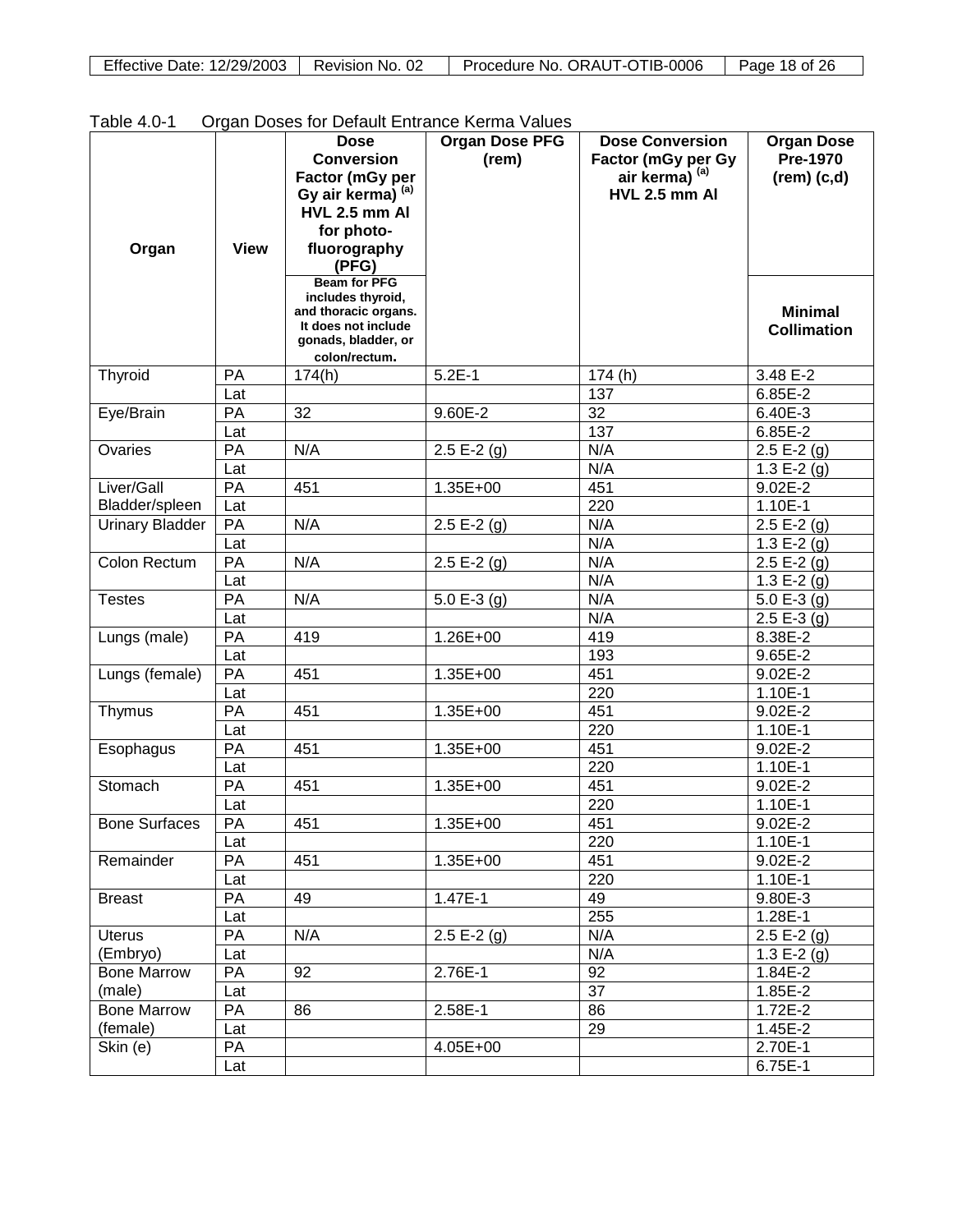| Effective Date: 12/29/2003 | Revision No. 02 | Procedure No. ORAUT-OTIB-0006 | Page 19 of 26 |
|----------------------------|-----------------|-------------------------------|---------------|

| Organ                  | <b>Chest</b>    | <b>Dose Conversion</b>             | <b>Organ Dose</b> | <b>Dose Conversion</b>              | <b>Organ Dose</b> |
|------------------------|-----------------|------------------------------------|-------------------|-------------------------------------|-------------------|
|                        | View            | Factor (mGy per                    | 1970-1985         | Factor (mGy per Gy                  | <b>Post 1985</b>  |
|                        |                 | Gy air kerma) (a)                  | $(rem)$ $(c,d)$   | air kerma)<br>HVL 4.0 mm $AI^{(a)}$ | $(rem)$ $(c,d)$   |
|                        |                 | HVL 2.5 mm AI<br><b>Collimated</b> | <b>Collimated</b> | <b>Collimated</b>                   | <b>Collimated</b> |
|                        |                 |                                    |                   |                                     |                   |
| Thyroid                | PA              | 32<br>$\frac{115}{115}$            | 3.20E-3           | 78                                  | 3.90E-3           |
|                        | Lat             |                                    | 2.88E-2           | 164                                 | 2.13E-2           |
| Eye/Brain              | PA              | $\overline{32}$                    | 3.20E-3           | 78                                  | 3.90E-3           |
|                        | Lat             | 115                                | 2.88E-2           | 164                                 | 2.13E-2           |
| Ovaries                | PA              | 1                                  | 1.00E-4           | $\overline{5.2}$                    | 2.60E-4           |
|                        | Lat             | 0.6                                | 1.50E-4           | 2.5                                 | $3.25E-4$         |
| Liver/Gall             | PA              | 451                                | 4.51E-2           | 674                                 | 3.37E-2           |
| Bladder/spleen         | Lat             | 220                                | 5.50E-2           | 351                                 | 4.56E-2           |
| <b>Urinary Bladder</b> | PA              | 1                                  | 1.00E-4           | 5.2                                 | 2.60E-4           |
|                        | Lat             | 0.6                                | 1.50E-4           | 2.5                                 | 3.25E-4           |
| Colon/Rectum           | PA              | 1                                  | 1.00E-4           | 5.2                                 | 2.60E-4           |
|                        | Lat             | 0.6                                | 1.50E-4           | 2.5                                 | 3.25E-4           |
| <b>Testes</b>          | PA              | 0.01                               | 1.00E-6           | 0.01                                | 5.00E-7           |
|                        | Lat             | 0.1                                | 2.50E-5           | 0.1                                 | 1.30E-5           |
| Lungs (male)           | PA              | 419                                | 4.19E-2           | 628                                 | 3.14E-2           |
|                        | Lat             | 193                                | 4.83E-2           | 313                                 | 4.07E-2           |
| Lungs (female)         | $\overline{PA}$ | 451                                | $4.51E - 2$       | 674                                 | 3.37E-2           |
|                        | Lat             | 220                                | 5.50E-2           | 351                                 | 4.56E-2           |
| Thymus                 | PA              | 451                                | 4.51E-2           | 674                                 | 3.37E-2           |
|                        | Lat             | 220                                | 5.50E-2           | 351                                 | 4.56E-2           |
| Esophagus              | PA              | 451                                | 4.51E-2           | 674                                 | 3.37E-2           |
|                        | Lat             | 220                                | 5.50E-2           | 351                                 | 4.56E-2           |
| Stomach                | PA              | 451                                | 4.51E-2           | 674                                 | 3.37E-2           |
|                        | Lat             | 220                                | 5.50E-2           | 351                                 | $4.56E - 2$       |
| <b>Bone Surfaces</b>   | PA              | 451                                | 4.51E-2           | 674                                 | $3.37E-2$         |
|                        | Lat             | 220                                | 5.50E-2           | 351                                 | 4.56E-2           |
| Remainder              | PA              | 451                                | $4.51E - 2$       | 674                                 | 3.37E-2           |
|                        | Lat             | 220                                | 5.50E-2           | 351                                 | 4.56E-2           |
| <b>Breast</b>          | PA              | 49                                 | 4.90E-3           | 116                                 | 5.80E-3           |
|                        | Lat             | 255                                | 6.38E-2           | 343                                 | 4.46E-2           |
| <b>Uterus</b>          | PA              | 1.3                                | 1.30E-4           | 5.2                                 | 2.60E-4           |
| (Embryo)               | Lat             | 0.6                                | 1.50E-4           | $\overline{2.1}$                    | 2.73E-4           |
| <b>Bone Marrow</b>     | PA              | 92                                 | 9.20E-3           | 178                                 | 8.90E-3           |
| (male)                 | Lat             | 37                                 | $9.25E - 3$       | $\overline{76}$                     | 9.88E-3           |
| <b>Bone Marrow</b>     | PA              | 86                                 | 8.60E-3           | 172                                 | 8.60E-3           |
| (female)               | Lat             | 29                                 | 7.25E-3           | 59                                  | 7.67E-3           |
| Skin (f)               | PA              |                                    | 1.35E-1           |                                     | 7.00E-2           |
|                        | Lat             |                                    | 3.38E-1           |                                     | 1.82E-1           |

a. Dose conversion Factors from Tables A.2 through A.9, ICRP Publication 34 (1982).

b. The values for lateral x-rays from ICRP 34 (1982) appear to be switched in Table A9. All the other values for male to female dose have the male values higher than the female. The factor were changed to agree with the other factors listed for other HVLs

c. Source to Imaged-Distance 183 cm.

d. Image Receptor Size (cm) 35.6 x 43.2

e. Calculated using backscatter factor of 1.35 for HVL of 2.5 mm Al from NCRP Report 102, Table B-3

f. Calculated using backscatter factor of 1.40 for HVL of 4.0 mm Al from NCRP Report 102, Table B-3

g. Modified from Webster.

h. Dose Conversion Factor for AP c-spine, corrected for depth by 0.2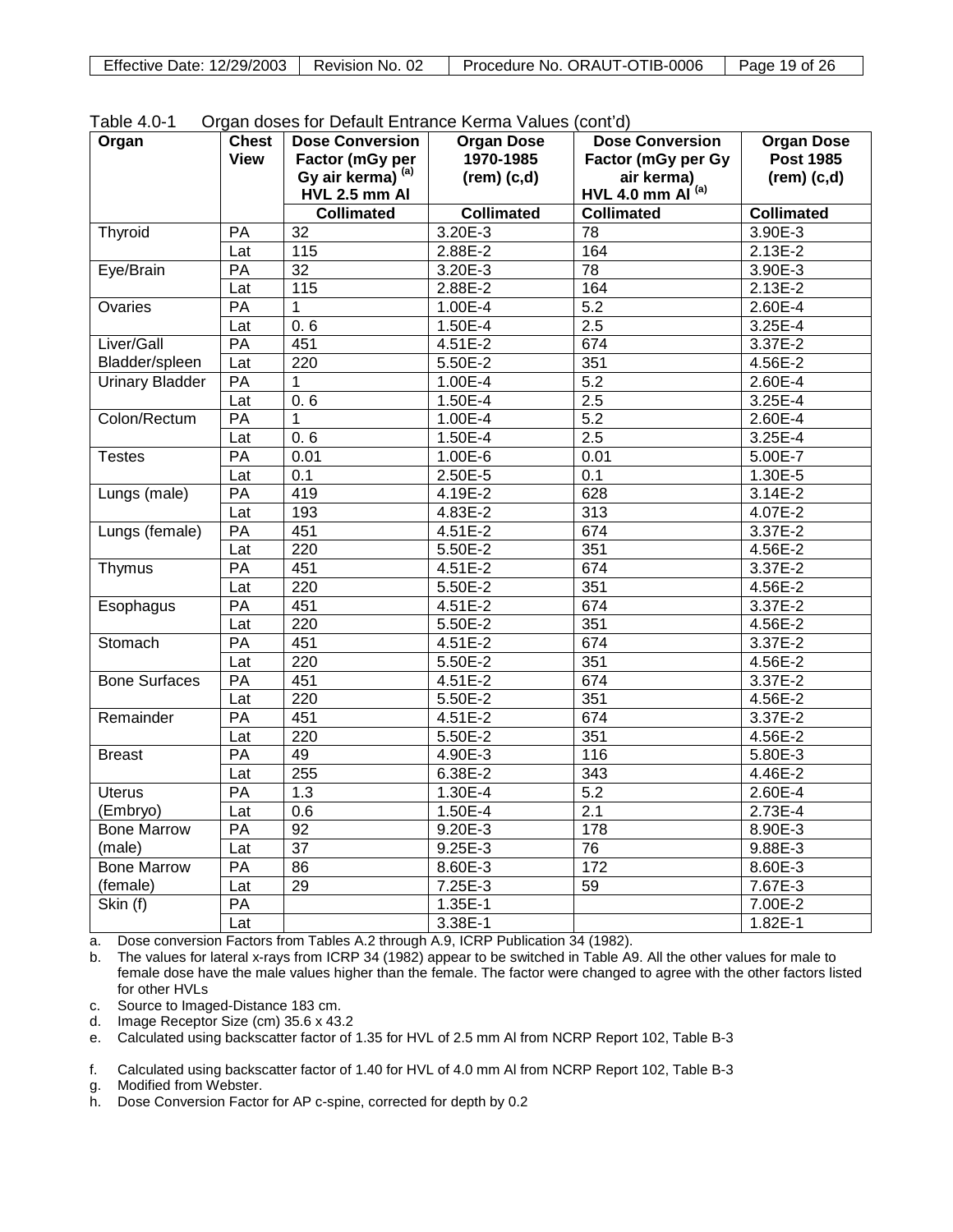#### <span id="page-19-0"></span>**5.0 PHOTOFLUOROGRAPHY**

Photofluorography, also known as photoroentgenography, was utilized for routine chest radiography and, as well documented in the literature, typically produces higher patient doses than conventional radiography (Braestrup 1958, p. 140; Laughlin et al., 1957; Moeller, Terrill and Ingraham, 1953). It is reasonable to presume that at least some of the occupational medical diagnostic chest x-rays with the DOE and its predecessor organizations were accomplished by photofluorography, and in the absence of data to the contrary, the use of photofluorography should be assumed to ensure claimant favorable dose reconstructions. Photofluorography differed from conventional radiography with film in that while kVp and mA settings could be manipulated by the technician, the exposure time was regulated by the amount of light generated in the photofluorographic unit, with a cutoff or maximum exposure time. An exposure of 15 mAs (150 mA for 0.1 second) was sufficient to produce a satisfactory image on 35 mm film; larger film required greater exposures (Sante, 1954, p. 129).

Typical operating parameters reported for 1950's photofluorography were 24 mAs at 83 kVp at a target to film distance of 36 inches (Braestrup, 1958, p. 143), and 30 mAs at 90 kVp with a target to film distance of 40 inches and 2.4 mm added filtration. In the absence of data, added filtration of 2.5 mm should be assumed for dose determinations and is claimant favorable (Feldman et al., 1958). The reported gonadal doses equated to 0.15 and 0.36, respectively, for females and males in the United Kingdom (Stafford and Vance, 1957), and 1 and 2 mrad, respectively for females and males, in an American study (Laughlin et al., 1957). In another study in the U.S., (Feldman et al.) reported gonadal exposures equivalent to doses of 0.73 for males and 15 mrad for females, the large difference being attributable to assumed collimation. Data in the literature indicate an ESE in the region of about 0.5 to 1 R (Laughlin et al. 1957; Feldman et al. 1958; Moeller, Terrill and Ingraham, 1953). Measurements at the Hanford site indicated that for a 60 mAs photofluorography exposure at 100 kVp, the ESE was 1.53 R (Rising and Soldat, 1959), which is likely an upper limit value based on a large patient and is consistent with an ESE of about 600-700 mR for a 24-30 mAs exposure at somewhat lower kVp. Thus, although the Hanford measured value is likely an upper limit and hence an overstatement of the actual exposure from photofluorography to the average patient, this 1.53R ESE value should be used in the absence of data to ensure claimant favorability.

Organ doses for chest photofluorography are calculated in an analogous manner to organ doses calculated for conventional radiography using the entrance kerma values. Table 4.0-1 provides dose conversion factors for the ICRP organs based on a distance of 102 cm and beam quality of 2.5 mm Al HVL. Where entrance kerma values are unavailable, default values for organ doses should be used; these are given in Table 5.1-2.

### <span id="page-19-1"></span>**5.1 RECONSTRUCTION OF ORGAN DOSE FROM RADIOGRAPHY EQUIPMENT USING MINIMAL COLLIMATION**

Prior to about 1970, x-ray measurement data, techniques, or beam port information may not be available to estimate the collimation of the x-ray beam. Several papers in the literature have considered the effects of cone size and centering on organ doses, and concluded that filtration, kVp, and the smallest possible cone size were most important to reduce these doses. Due to the reported variation in the literature and measurement data on the effects of collimation, it is claimant favorable to assume minimal or no additional external collimation was used when measurement data, technique, or other information to describe the collimation are not available for x-ray procedures performed prior to 1970.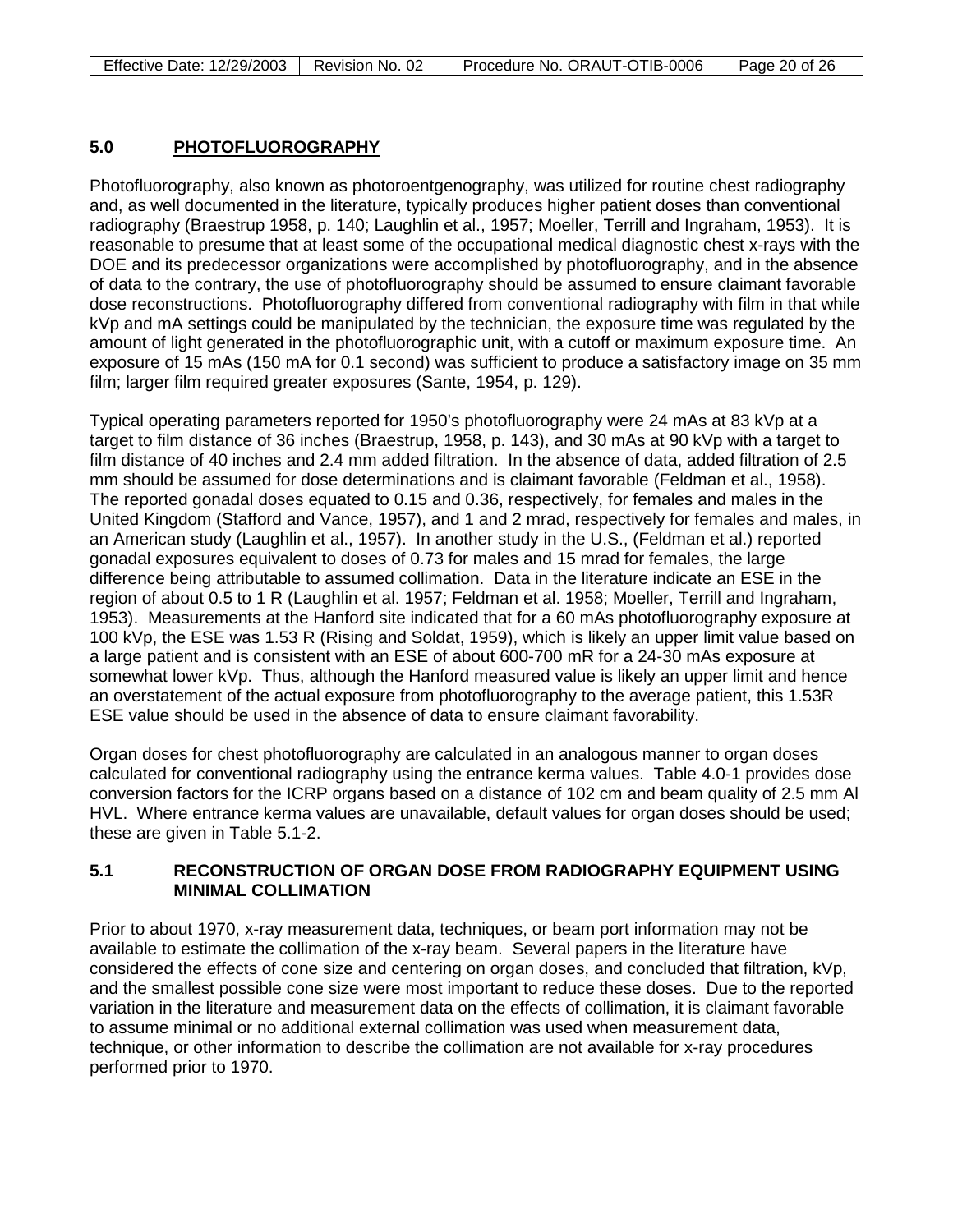| Effective Date: 12/29/2003   Revision No. 02 | Procedure No. ORAUT-OTIB-0006 | Page 21 of 26 |
|----------------------------------------------|-------------------------------|---------------|

Without collimation, organs normally outside of the primary beam, are exposed to the primary beam. This necessitates the use of dose conversion factors from ICRP 34 other than those for a PA or lateral (lat) chest x-ray, since ICRP 34 dose conversion factors are based on properly collimated beams. For uncollimated beams used prior to 1970, the following substitute dose conversion factors were used:

<span id="page-20-1"></span>

|                          | Table 5.1-1 Substitute Dose Conversion Factors                                                          |  |  |  |
|--------------------------|---------------------------------------------------------------------------------------------------------|--|--|--|
| <b>Organ of Interest</b> | Substitute View and Organ for Which the Dose                                                            |  |  |  |
|                          | <b>Conversion to Use for Minimally Collimated Beams</b>                                                 |  |  |  |
| <b>Thyroid</b>           | AP Cervical spine corrected for depth by a factor of 0.2<br>(NCRP 102, Table B-8)<br>Lat Cervical spine |  |  |  |
| Eye/brain                | PA and lat Skull, or PA chest, whichever is larger.                                                     |  |  |  |
| Ovaries and              | PA and lat Abdomen                                                                                      |  |  |  |
| analogues, testes, and   |                                                                                                         |  |  |  |
| uterus                   |                                                                                                         |  |  |  |

Dose estimates for PFG represent absolute upper limits and must be used to ensure claimant favorability in the absence of more specific information. At sites where measurements or technique factors are available, the organ doses could very possibly be lower.

#### <span id="page-20-0"></span>**6.0 UNCERTAINTY ANALYSIS FOR DIAGNOSTIC MEDICAL X-RAY DOSES**

Error (deviation from the correct, true, or conventionally accepted value of a quantity) and uncertainty (defined in terms of the potential range of a stated, measured, assumed, or otherwise determined value of a quantity) provide an indication of the confidence or validity of the dose estimates. Error implies knowledge of what the correct or actual value is, which is, of course, not known. Therefore, the more appropriate factor is uncertainty, which is expressed in terms of a confidence level, which in turn is expressed as a percent. Thus, the 99% confidence level indicates that the correct or true value, although not actually known, has a 99% probability of falling within the range cited. The statement of confidence level typically includes all potential sources of error, both random and systematic; the precision or reproducibility of the measurement; and accuracy, or how close the measurement or estimate of dose comes to the actual or correct value.

In theory, a large number of factors can introduce uncertainties or affect the X-ray machine output intensity and dose to the worker. However in practice only five factors can be reasonably considered to have a meaningful or significant impact on dose uncertainty. These are:

- 1. Measurement error
- 2. Variation in applied kilovoltage
- 3. Variation in beam current
- 4. Variation in exposure time
- 5. Distance from the worker to the source of the X-rays (SSD)

The influence of such other factors as use of screens, grids, reciprocity failure, film speed, and development, while potentially variable, do not affect the beam output intensity per se except indirectly insofar as these may determine the exposure settings (i.e. kVp, mA, and time) used.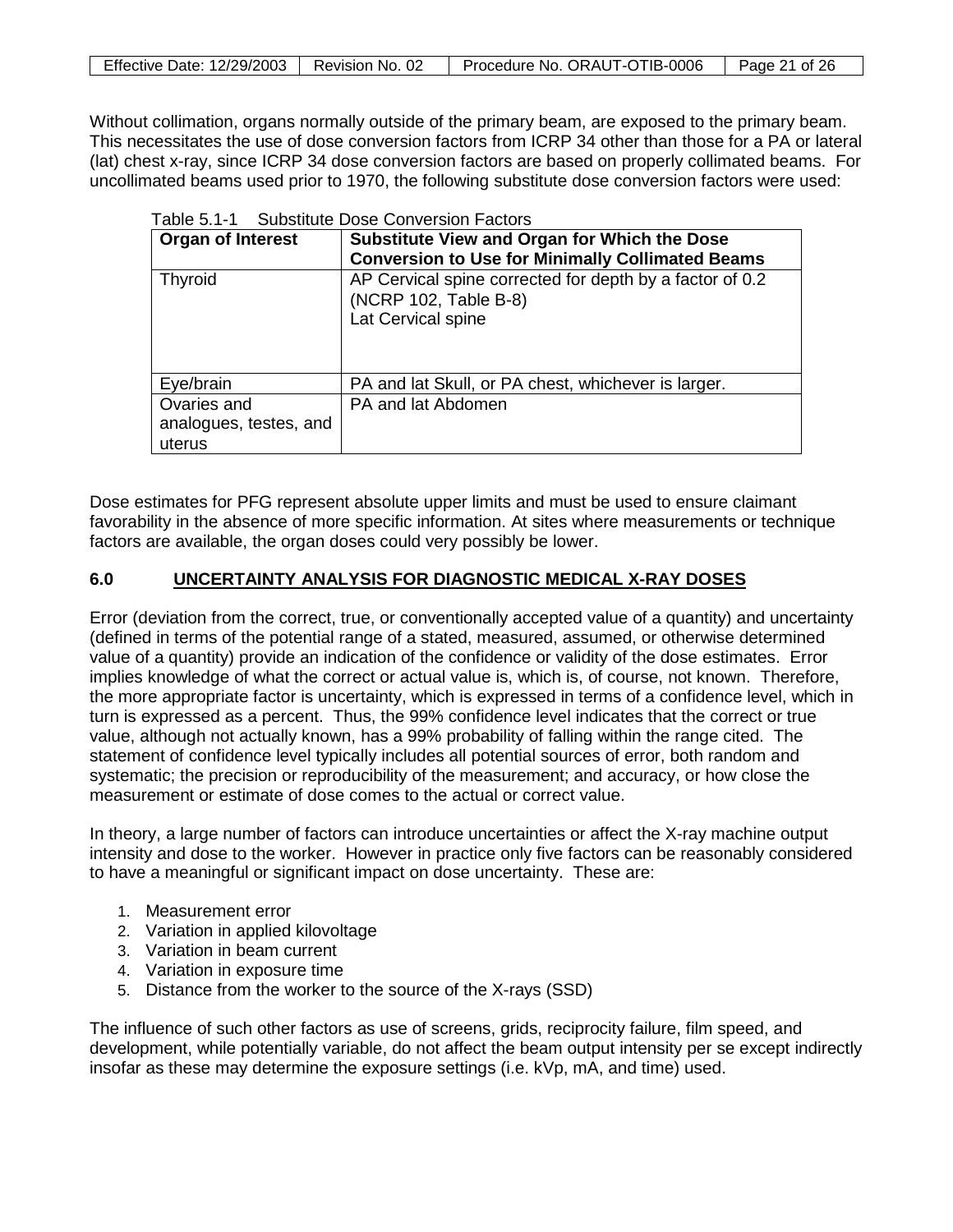| Effective Date: 12/29/2003   Revision No. 02 | Procedure No. ORAUT-OTIB-0006 | Page 22 of 26 |
|----------------------------------------------|-------------------------------|---------------|

Medical x-ray doses, when measured, were largely derived from actual measurement of X-ray machine output with R-meters or similar ionization chamber devices suitably designed for measurement of photons in the medical x-ray energy range. If properly calibrated and used, R-meters and similar instruments typically and historically have had an uncertainty of  $+2\%$  for photon energies below 400 keV (Kathren and Larson, 1969). Although more recent versions of these instruments might provide a somewhat smaller uncertainty, perhaps on the order of + 1% (NBS, 1985; 1988), for conservatism, the uncertainty range of + 2% should be applied to measurements of X-ray intensity.

Theoretically, for a given set of machine settings and parameters, X-ray output should be constant and unvarying. However, this is not true in practice. Although output is essentially constant unless focal spot loading occurs, as might be the case when the power rating of the machine is exceeded, it is unlikely that power ratings were ever exceeded because such an event would be difficult to achieve in practice and could result in damage to the X-ray tube. However, even with the use of constant voltage transformers to control line voltages, slight variations might occur in line voltage input or other internal voltages, which in turn could alter the kVp of the output beam. In general, for a given kVp setting, variation in kVp falls within + 5% of the machine setting (Seibert et al., 1991). Since as noted above, beam intensity is approximately proportional to the 1.7 power of the applied kilovoltage; this translates to an uncertainty of approximately  $\pm$  8.6% with respect to output beam intensity in the 80 to 100 kVp range used for diagnostic chest radiographs. For conservatism, this is rounded up to  $\pm$  9%.

Similarly, slight variations in tube current are normal; as a tube ages, or heats up from use, current can change and typically will drop. With all other factors constant, beam intensity will be reduced in direct proportion to the change in tube current. Typically, the reduction in beam output from current variation is not more than a few percent under normal operating conditions; large decreases are readily detectable and manifest themselves as underexposed radiographs and result in maintenance on the machine to restore the output or, as a temporary measure, an increase in the current or kVp to provide the necessary intensity for proper radiography. For a given kVp setting, the output of the beam is a function of the tube current, which in turn is measured by a milliammeter, which measures average tube current. The measurement is subject to uncertainties; there might be minor changes in output as the tube heats from normal use. These variations are typically small, and the estimated uncertainty in beam intensity or output attributable to current variation is  $+5\%$ .

Another parameter that has potential to affect the dose from a diagnostic radiograph, perhaps significantly, is the time of exposure. The potential importance of this parameter is underscored by noting that virtually all medical diagnostic medical x-ray units used in the DOE complex were of the full wave rectified type. A full wave rectified machine produces 120 pulses of X-rays per second. Thus, in a typical radiographic exposure time of 1/20 of a second, only six pulses would result. A small error in the timer that resulted in a change of only  $\pm$  1 pulse would correspondingly affect the output by  $\pm$ 17%; for an exposure time of 1/30 of a second, the change in output corresponding to a deviation of + 1 pulse is  $\pm$  25%. Early mechanical timers were notoriously inaccurate; accuracy improved significantly with the introduction of electronic timers. Measurements of reproducibility made in the late 1980s and beyond by the State of Washington for the machines at Hanford suggest that the timers, and indeed the entire X-ray output, were fairly constant. However, for conservatism, the assumed uncertainty in beam output attributable to timers has been taken to be  $\pm$  25%.

The final factor likely to affect worker dose relates to distance from the source of the X-rays, which is an important determinant of the entrance skin exposure from which organ doses are calculationally derived. For a given individual, the SSD will be determined largely by the body thickness of the worker and the accuracy of the positioning. For a typical worker, the estimated variation in SSD is no more than a few centimeters, with an upper limit of perhaps 7.5 cm. Using inverse square, this indicates an uncertainty of  $\pm$  10% from this source.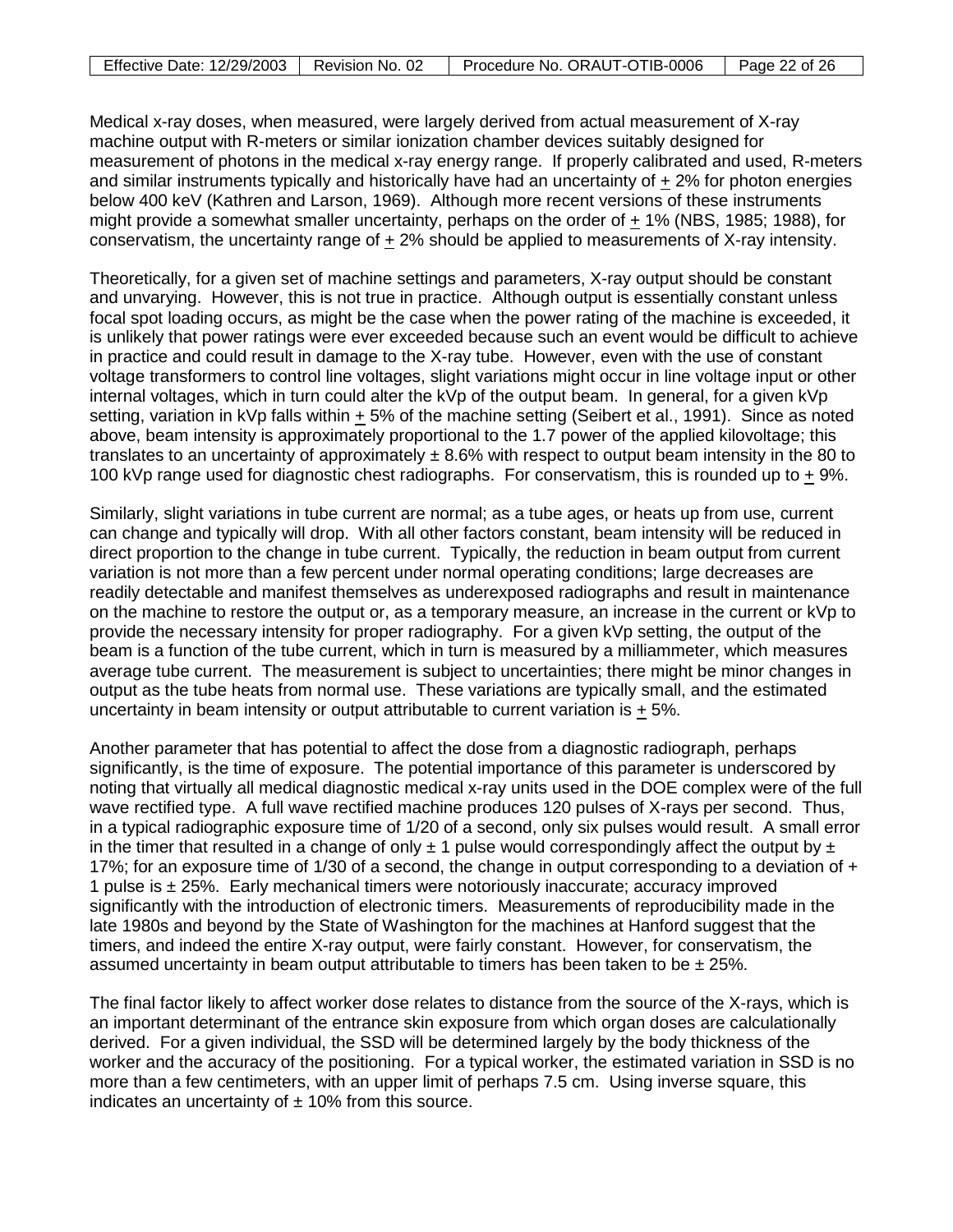| Effective Date: 12/29/2003 | Revision No. 02 | Procedure No. ORAUT-OTIB-0006 | Page 23 of 26 |
|----------------------------|-----------------|-------------------------------|---------------|

There are two approaches to determine the combined uncertainty from the five potential sources of dose uncertainty listed above. The first, and most conservative in that it gives the greatest range, would be to assume that the uncertainties are additive, which would give an uncertainty range of  $2 + 9$  $+5 + 25 + 10 = \pm 51\%$ . However, a more reasonable approach would be to assume that the uncertainties are in fact random, and to compute the statistical root mean square (RMS) value. The RMS value is simply the square root of the sum of the squares, and computes as  $\pm$  28.9%. Rounding this up to + 30% would seem to provide an adequate and suitably conservative indication of uncertainty. Thus, for an individual ESE or derived organ dose, an uncertainty of  $\pm 30\%$  at one sigma can be assumed; for further conservatism it might be appropriate to assume that errors are all positive, and only + 30% should be used.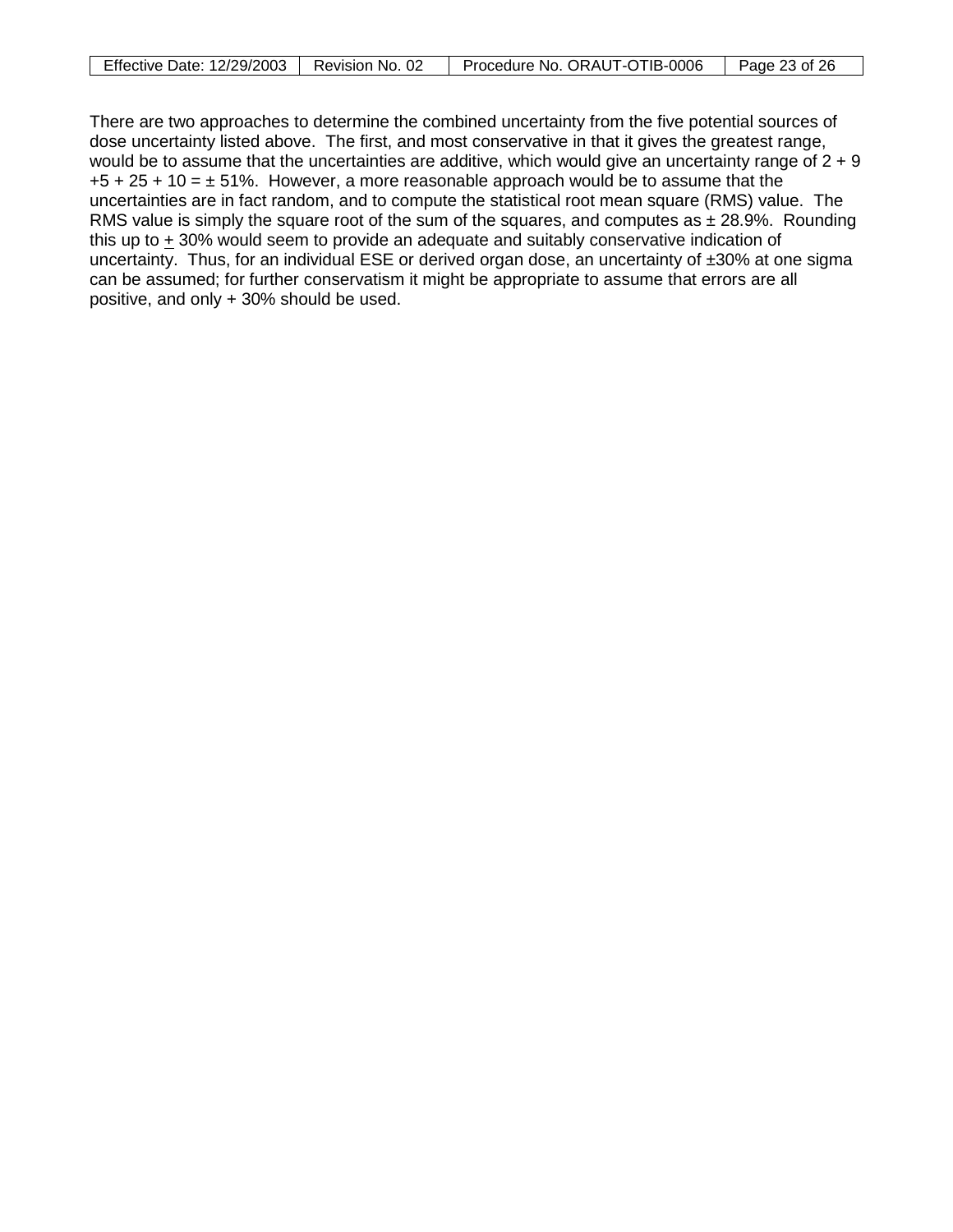### <span id="page-23-0"></span>**REFERENCES**

Braestrup, C. B. Radiation Protection. Charles C. Thomas, Springfield. 1958

- Cahoon, John B. Formulating X-Ray Technics. Durham: Duke University Press. 1961. p. 183.
- Cameron, J. F. 1970. Radiological Health Handbook. Revised Edition (Compiled and Edited by the Bureau of Radiological Health). Rockville: U.S. Department of Health, Education and Welfare. P. 159.
- Cardarelli, J., H. Spitz, C. Rice, R. Buncher, H. Elson and P. Succop. 2002. "Significance of Radiation Exposure From Work-Related Chest X-Rays for Epidemiological Studies of Radiation Workers". Amer. J. Indust. Med. 42:490-501.
- Feldman, A., Babcock, G. C. Lanier, R. R., and Morkovin, D. 1958. "Gonadal Exposure Dose from Diagnostic X-ray Procedures". Radiology 71:197-207.
- Fifth International Congress on Radiology (ICR). 1937. Recommendations of the International Committee for Radiological Units. Radiology 29:634.
- Fuchs, Arthur W. Principles of Radiographic Exposure and Processing". Springfield: Charles W, Thomas. 1958. p. 184.
- Glasser, O., E. H. Quimby, L. S. Taylor and J. L. Weatherwax. Physical Foundations of Radiology. New York: Paul B. Hoeber, Inc. (1944).
- Gray, J. A. "Safety (Risk) of Diagnostic Radiology Exposures", Chapter 4 in Radiation and Risk. Reston: American College of Radiology. 1993. p. 15.
- Handloser, J. S. 1951. "Radiation Doses from Diagnostic X-ray Studies". Radiology 57:252-254.
- International Commission on Radiological Protection. 1982. "Protection of the Patient in Diagnostic Radiology". ICRP Publication 34. Annals of the ICRP. 9(2/3):1-82.
- International Commission on Radiation Units and Measurements (ICRU . Fifth International Congress of Radiology. 1937. Recommendations of the International Committee for Radiological Units. Radiology 29:634.
- International Commission on Radiation Units and Measurements (ICRU). "Fundamental Quantities and Units for Ionizing Radiation". ICRU Report 60. " Bethesda: International Commission on Radiation Units and Measurements (1998).
- Kathren, R. L. 1965. "Spectral and Output Measurements of a Wide Beam K Fluorescence Radiator," in Hazards Control Quarterly Report No. 20, U.S. Atomic Energy Commission Report UCRL 14151, pp. 1 5.
- Kathren, R. L. and H. V. Larson. 1969. "Radiological Calibration and Standardization for Health Physics: A Program, a Plea, and a Proposal". Health Phys. 16:778-782.
- Kathren, R. L. and G. R. Petersen. 1989. "Units and Terminology of Radiation Measurement: A Primer for the Epidemiologist". Amer. J. Epidemiol. 130:1076-1087.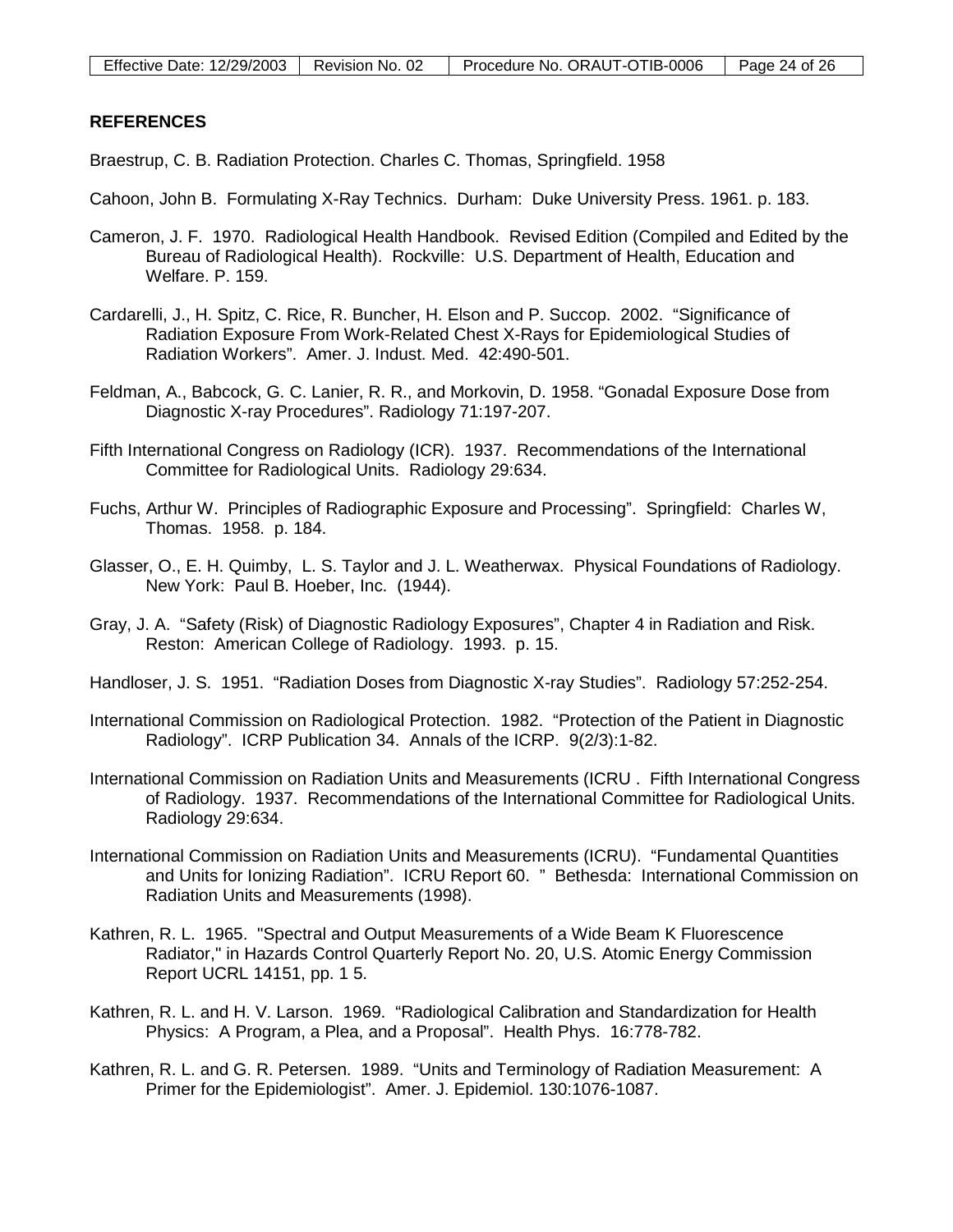- Laughlin, J. S., M. L. Muerk, I Pullman and R. S. Sherman. 1957. "Bone, Skin and Gonadal Doses in Routine Diagnostic Procedures. American Journal of Roentgenology, Radium Therapy and Nuclear Medicine 78:197-983
- Lincoln, T. A. and Gupton, E. D. 1957. Radiation Doses in Diagnostic X-ray Procedures". Radiology 71:208-215.
- Magie, W. F. 1896. American Journal of Medical Science 111:251-255.
- Moeller, D. W., J. G. Terrill and S. C. Ingraham. 1953 "Radiation Exposure in the United States". Public Health Reports 67:57-65.
- Morgan, R. H. and K. E. Corrigan, Eds. Handbook of Radiology. Chicago: The Year Book Publishers, Inc. (1955).
- National Bureau of Standards (NBS). X-Ray Protection. National Bureau of Standards Handbook 20. U.S. Government Printing Office, Washington (1936).
- National Bureau of Standards (NBS). "Medical X-ray Protection Up To Two Million Volts", National Bureau of Standards Handbook 41. Washington: U.S. Government Printing Office (1949).
- National Bureau of Standards (NBS). "X-ray Protection", National Bureau of Standards Handbook 60. Washington: U.S. Government Printing Office (1955).
- National Bureau of Standards (NBS; now National Institute of Standards and Technology. Calibration and Related Services. NBS Special Publication 250. Gaithersburg: U.S. Department of Commerce. 1985.
- National Bureau of Standards (NBS; now National Institute of Standards and Technology. Calibration of X-ray and Gamma Ray Measuring Instrument. NBS Publication 250-16. Gaithersburg: U.S. Department of Commerce. 1988.
- National Council on Radiation Protection and Measurements (NCRP). "Medical X-Ray and Gamma-Ray Protection for Energies Up To 10 MeV". NCRP Report No. 33. Washington: National Council on Radiation Protection and Measurements (1968).
- National Council on Radiation Protection and Measurements (NCRP). "SI Units in Radiation Protection and Measurement". NCRP Report No. 82. Bethesda: National Council on Radiation Protection and Measurements (1985).
- National Council on Radiation Protection and Measurements (NCRP). "Medical X-Ray, Electron Beam and Gamma-Ray Protection for Energies up to 50 MeV [Equipment Design, Performance and Use]". NCRP Report No. 102. Bethesda: National Council on Radiation Protection and Measurements (1989).
- Office of Compensation Analysis and Support (OCAS). "External Dose Implementation Guideline". Report OCAS-IG-0001, Rev. 1. Cincinnati: National Institute of Occupational Safety and Health. (August 2002).